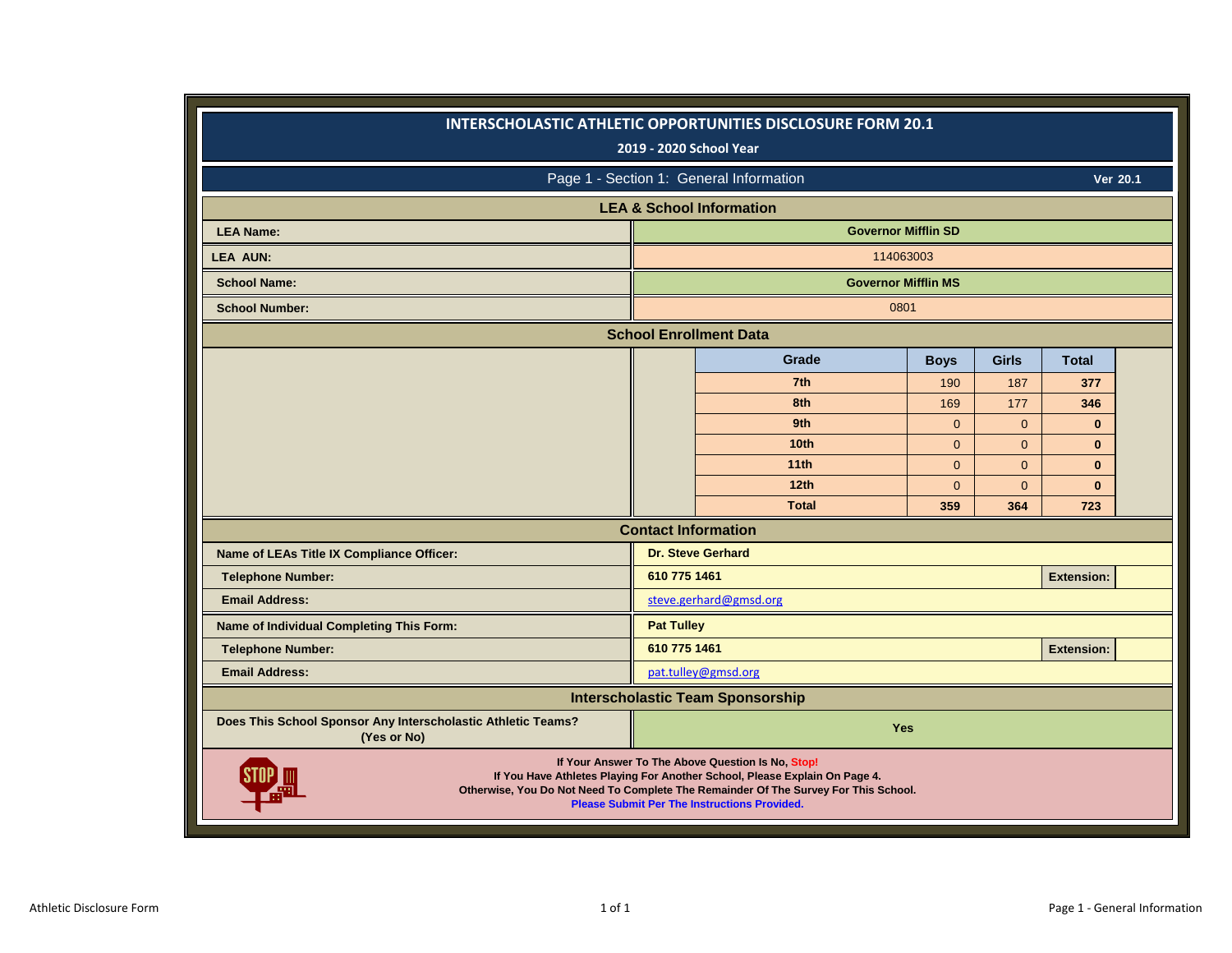|                                                                             |                   | INTERSCHOLASTIC ATHLETIC OPPORTUNITIES DISCLOSURE FORM 20.1<br>2019 - 2020 School Year                                                                                                                                                                                        |              |              |                   |                 |
|-----------------------------------------------------------------------------|-------------------|-------------------------------------------------------------------------------------------------------------------------------------------------------------------------------------------------------------------------------------------------------------------------------|--------------|--------------|-------------------|-----------------|
|                                                                             |                   | Page 1 - Section 1: General Information                                                                                                                                                                                                                                       |              |              |                   | <b>Ver 20.1</b> |
|                                                                             |                   | <b>LEA &amp; School Information</b>                                                                                                                                                                                                                                           |              |              |                   |                 |
| <b>LEA Name:</b>                                                            |                   | <b>Governor Mifflin SD</b>                                                                                                                                                                                                                                                    |              |              |                   |                 |
| <b>LEA AUN:</b>                                                             |                   | 114063003                                                                                                                                                                                                                                                                     |              |              |                   |                 |
| <b>School Name:</b>                                                         |                   | <b>Governor Mifflin SHS</b>                                                                                                                                                                                                                                                   |              |              |                   |                 |
| <b>School Number:</b>                                                       |                   | 0802                                                                                                                                                                                                                                                                          |              |              |                   |                 |
|                                                                             |                   | <b>School Enrollment Data</b>                                                                                                                                                                                                                                                 |              |              |                   |                 |
|                                                                             |                   | Grade                                                                                                                                                                                                                                                                         | <b>Boys</b>  | <b>Girls</b> | <b>Total</b>      |                 |
|                                                                             |                   | 7th                                                                                                                                                                                                                                                                           | $\mathbf{0}$ | $\mathbf{0}$ | $\bf{0}$          |                 |
|                                                                             |                   | 8th                                                                                                                                                                                                                                                                           | $\Omega$     | $\mathbf{0}$ | $\mathbf{0}$      |                 |
|                                                                             |                   | 9th                                                                                                                                                                                                                                                                           | 210          | 196          | 406               |                 |
|                                                                             |                   | 10 <sub>th</sub>                                                                                                                                                                                                                                                              | 182          | 187          | 369               |                 |
|                                                                             |                   | 11th                                                                                                                                                                                                                                                                          | 183          | 168          | 351               |                 |
|                                                                             |                   | 12 <sub>th</sub>                                                                                                                                                                                                                                                              | 167          | 154          | 321               |                 |
|                                                                             |                   | <b>Total</b>                                                                                                                                                                                                                                                                  | 742          | 705          | 1447              |                 |
|                                                                             |                   | <b>Contact Information</b>                                                                                                                                                                                                                                                    |              |              |                   |                 |
| Name of LEAs Title IX Compliance Officer:                                   |                   | <b>Dr. Steve Gerhard</b>                                                                                                                                                                                                                                                      |              |              |                   |                 |
| <b>Telephone Number:</b>                                                    | 610 775 1461      |                                                                                                                                                                                                                                                                               |              |              | <b>Extension:</b> |                 |
| <b>Email Address:</b>                                                       |                   | steve.gerhard@gmsd.org                                                                                                                                                                                                                                                        |              |              |                   |                 |
| Name of Individual Completing This Form:                                    | <b>Pat Tulley</b> |                                                                                                                                                                                                                                                                               |              |              |                   |                 |
| <b>Telephone Number:</b>                                                    | 610 775 1461      |                                                                                                                                                                                                                                                                               |              |              | <b>Extension:</b> |                 |
| <b>Email Address:</b>                                                       |                   | pat.tulley@gmsd.org                                                                                                                                                                                                                                                           |              |              |                   |                 |
|                                                                             |                   | <b>Interscholastic Team Sponsorship</b>                                                                                                                                                                                                                                       |              |              |                   |                 |
| Does This School Sponsor Any Interscholastic Athletic Teams?<br>(Yes or No) |                   | Yes                                                                                                                                                                                                                                                                           |              |              |                   |                 |
|                                                                             |                   | If Your Answer To The Above Question Is No, Stop!<br>If You Have Athletes Playing For Another School, Please Explain On Page 4.<br>Otherwise, You Do Not Need To Complete The Remainder Of The Survey For This School.<br><b>Please Submit Per The Instructions Provided.</b> |              |              |                   |                 |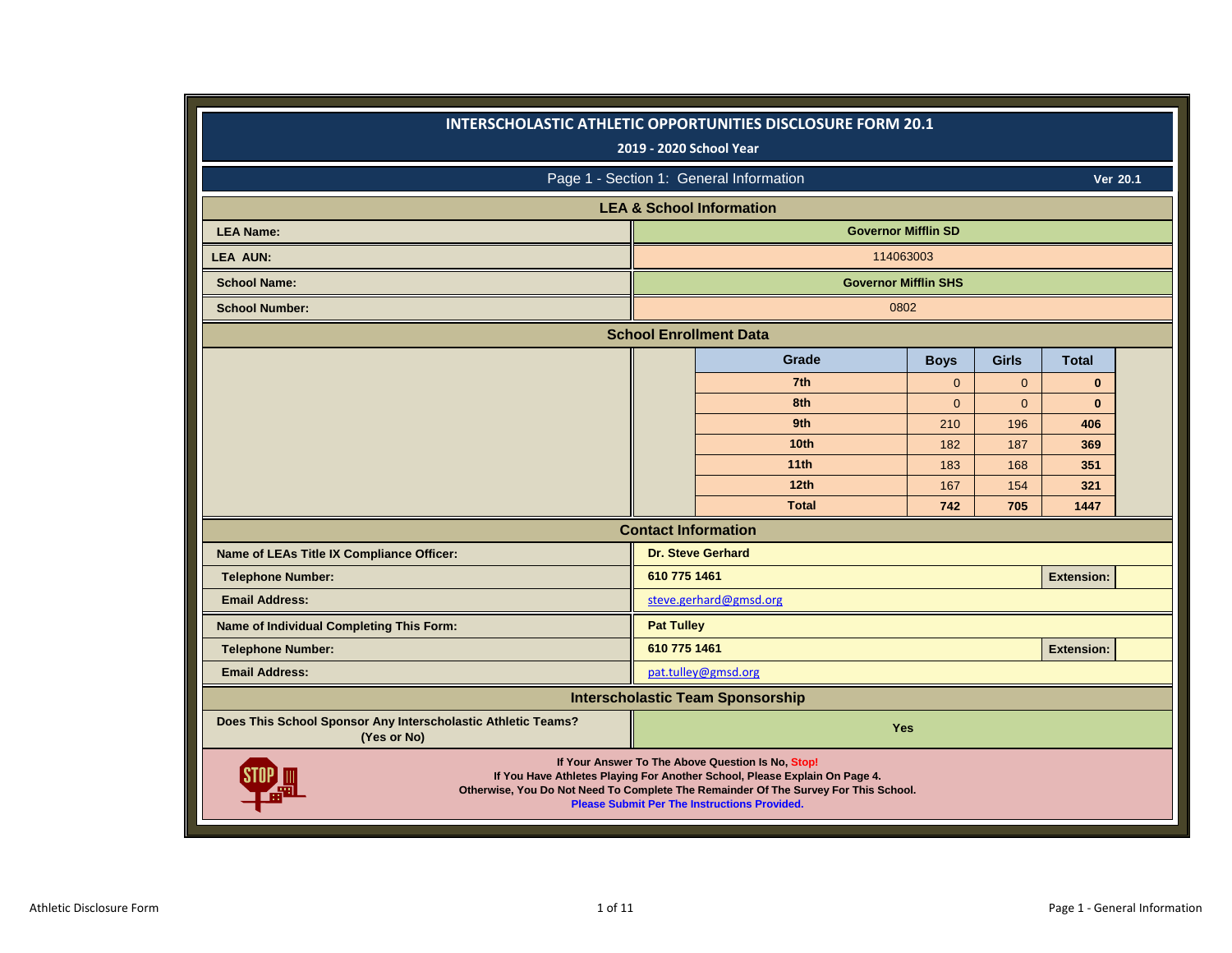|                                             |              |                          |                                     |                                                                                                   |                |             |                                   |              |                            |                 |                                                   | INTERSCHOLASTIC ATHLETIC OPPORTUNITIES DISCLOSURE FORM 20.1<br>2019 - 2020 School Year |        |                   |                                                         |                 |              |                                                                    |                 |                          |                  |                                      |                                  |                               |                                                                     |                           |                           |
|---------------------------------------------|--------------|--------------------------|-------------------------------------|---------------------------------------------------------------------------------------------------|----------------|-------------|-----------------------------------|--------------|----------------------------|-----------------|---------------------------------------------------|----------------------------------------------------------------------------------------|--------|-------------------|---------------------------------------------------------|-----------------|--------------|--------------------------------------------------------------------|-----------------|--------------------------|------------------|--------------------------------------|----------------------------------|-------------------------------|---------------------------------------------------------------------|---------------------------|---------------------------|
|                                             |              |                          | School: Governor Mifflin SHS - 0802 |                                                                                                   |                |             |                                   |              |                            |                 |                                                   | Page 2 - Section 1: Team Information                                                   |        |                   |                                                         |                 |              |                                                                    |                 |                          |                  | LEA: Governor Mifflin SD - 114063003 |                                  |                               |                                                                     |                           |                           |
|                                             |              |                          |                                     |                                                                                                   |                |             |                                   |              | <b>TEAM MEMBERSHIP</b>     |                 |                                                   |                                                                                        |        |                   |                                                         |                 |              |                                                                    |                 |                          |                  |                                      |                                  | <b>COACHES &amp; TRAINERS</b> |                                                                     |                           |                           |
| <b>Sport</b>                                | Boys/Girls   | Level                    |                                     | <b>Total Number of Participants</b><br>(As Of The Day Of The First Scheduled Team<br>Competition) |                |             | Season(s) Team<br><b>Competes</b> |              |                            |                 | <b>Team History</b><br>(Format = YYYY, e.g. 1955) |                                                                                        |        | <b>Per Season</b> | <b>Total Number of</b><br><b>Competitions Scheduled</b> |                 |              | <b>Total Number of</b><br><b>Competitions Played Per</b><br>Season |                 |                          |                  | <b>NUMBER OF COACHES PER TEAM</b>    |                                  |                               | PERCENTAGE OF TIME SPENT BY EACH<br>ATHLETIC TRAINER WITH EACH TEAM |                           |                           |
|                                             |              |                          | <b>Boys</b>                         | Girls                                                                                             | <b>TOTAL</b>   | $\mathsf F$ | $\boldsymbol{\mathsf{w}}$         | $\mathsf{s}$ | Year                       | Year of         | Year of<br>Elimination                            | Year of                                                                                |        | $\mathsf{w}$      | $\mathsf{s}$<br><b>Total</b>                            | F.              | $\mathbf{w}$ | S                                                                  | <b>Total</b>    | Head<br><b>Full Time</b> | <b>Part Time</b> | Assistant<br><b>Full Time</b>        | <b>Part Time</b>                 | <b>Trainer 1</b><br>100.00%   | <b>Trainer 2</b><br>100.00%                                         | <b>Trainer 3</b><br>0.00% | <b>Trainer 4</b><br>0.00% |
| <b>Baseball</b>                             | Boys         | Varsity                  | $\overline{0}$                      |                                                                                                   | $\Omega$       |             |                                   | Yes          | <b>Established</b><br>1953 | <b>Demotion</b> |                                                   | <b>leinstatement</b>                                                                   |        |                   | 20<br>20                                                |                 |              | $\Omega$                                                           | $\Omega$        |                          | 1                |                                      | $\overline{1}$                   | 1.50%                         | 1.25%                                                               | 0.00%                     | 0.00%                     |
| <b>Basketball</b>                           | Boys         | Varsity                  | 13                                  |                                                                                                   | 13             |             | Yes                               |              | 1953                       |                 |                                                   |                                                                                        |        | 22                | 22                                                      |                 | 22           |                                                                    | 22              |                          | $\overline{1}$   |                                      | $\overline{1}$                   | 1.50%                         | 1.25%                                                               | 0.00%                     | 0.00%                     |
| <b>Bowling</b>                              | Boys         | Varsity                  | -5                                  |                                                                                                   | -5             |             | Yes                               |              | 1969                       |                 |                                                   |                                                                                        |        | 18                | 18                                                      |                 | 18           |                                                                    | 18              |                          | 1                |                                      |                                  | 0.25%                         | 0.00%                                                               | 0.00%                     | 0.00%                     |
| <b>Cross Country</b>                        | Boys         | Varsity                  | 23                                  |                                                                                                   | 23             | Yes         |                                   |              | 1960                       |                 |                                                   |                                                                                        | 8      |                   | 8                                                       | -8              |              |                                                                    | 8               |                          | 1                |                                      | <sup>1</sup>                     | 3.50%                         | 3.00%                                                               | 0.00%                     | 0.00%                     |
| Football                                    | Boys         | Varsity                  | 30                                  |                                                                                                   | 30             | Yes         |                                   |              | 1953                       |                 |                                                   |                                                                                        | 11     |                   | 11                                                      | 11              |              |                                                                    | 11              |                          | 1                |                                      | $\overline{4}$                   | 8.00%                         | 8.00%                                                               | 0.00%                     | 0.00%                     |
| Golf                                        | Boys         | Varsity                  | $\overline{7}$                      |                                                                                                   | $\overline{7}$ | Yes         |                                   |              | 1961                       |                 |                                                   |                                                                                        | 10     |                   | 10                                                      | 10              |              |                                                                    | 10              |                          | 1                |                                      |                                  | 0.00%                         | 0.25%                                                               | 0.00%                     | 0.00%                     |
| Lacrosse                                    | Boys         | Varsity                  | $\overline{0}$                      |                                                                                                   | $\Omega$       |             |                                   | Yes          | 2010                       |                 |                                                   |                                                                                        |        |                   | 18<br>18                                                |                 |              | $\Omega$                                                           | $\Omega$        |                          | 1                |                                      | $\overline{1}$                   | 2.50%                         | 2.50%                                                               | 0.00%                     | 0.00%                     |
| Rifle                                       | Boys         | Varsity                  | -6                                  |                                                                                                   |                |             | Yes                               |              | 2016                       |                 |                                                   |                                                                                        |        | 14                | 14                                                      |                 | 14           |                                                                    | 14              |                          | 1                |                                      |                                  | 0.00%                         | 0.00%                                                               | 0.00%                     | 0.00%                     |
| Soccer                                      | Boys         | Varsity                  | 15<br>20                            |                                                                                                   | 15<br>20       | Yes         |                                   |              | 1975<br>1955               |                 |                                                   |                                                                                        | 19     | 12                | 19<br>12                                                | 19              | 12           |                                                                    | 19<br>12        |                          | 1<br>1           |                                      | $\overline{1}$<br>$\overline{2}$ | 3.50%                         | 4.00%                                                               | 0.00%                     | 0.00%                     |
| <b>Swimming and Diving</b><br><b>Tennis</b> | Boys<br>Boys | Varsity<br>Varsity       | $\overline{0}$                      |                                                                                                   | $\Omega$       |             | Yes                               | Yes          | 1960                       |                 |                                                   |                                                                                        |        |                   | 12<br>12                                                |                 |              | $\mathbf{0}$                                                       | $\Omega$        |                          | 1                |                                      |                                  | 3.00%<br>1.00%                | 3.00%<br>1.00%                                                      | 0.00%<br>0.00%            | 0.00%<br>0.00%            |
| Track & Field (Indoor)                      | Boys         | Varsity                  | 30                                  |                                                                                                   | 30             |             | Yes                               |              |                            |                 |                                                   |                                                                                        |        | 5                 |                                                         |                 |              |                                                                    |                 |                          | $\overline{1}$   |                                      |                                  | 1.00%                         | 1.00%                                                               | 0.00%                     | 0.00%                     |
| <b>Track &amp; Field (Outdoor)</b>          | Boys         | Varsity                  | $\overline{0}$                      |                                                                                                   | $\Omega$       |             |                                   | Yes          | 1953                       |                 |                                                   |                                                                                        |        |                   | $\overline{9}$<br>9                                     |                 |              | $\mathbf{0}$                                                       | $\Omega$        |                          | 1                |                                      | $\overline{2}$                   | 3.00%                         | 3.00%                                                               | 0.00%                     | 0.00%                     |
| Volleyball                                  | Boys         | Varsity                  | $\overline{0}$                      |                                                                                                   | $\Omega$       |             |                                   | Yes          | 1995                       |                 |                                                   |                                                                                        |        |                   | 20<br>20                                                |                 |              | $\Omega$                                                           | $\Omega$        |                          | 1                |                                      |                                  | 1.00%                         | 1.00%                                                               | 0.00%                     | 0.00%                     |
| <b>Water Polo</b>                           | Boys         | Varsity                  | 11                                  |                                                                                                   | 11             | Yes         |                                   |              | 1992                       |                 |                                                   |                                                                                        | 20     |                   | 20 <sub>2</sub>                                         | 20              |              |                                                                    | 20              |                          | 1                |                                      | $\overline{1}$                   | 1.00%                         | 1.00%                                                               | 0.00%                     | 0.00%                     |
| Wrestling                                   | Boys         | Varsity                  | 18                                  |                                                                                                   | 18             |             | Yes                               |              | 1953                       |                 |                                                   |                                                                                        |        | 22                | $22$                                                    |                 | 22           |                                                                    | 22              |                          | $\overline{1}$   |                                      | $\overline{1}$                   | 3.00%                         | 3.00%                                                               | 0.00%                     | 0.00%                     |
| <b>Baseball</b>                             | Boys         | Jr Varsity               | $\mathbf{0}$                        |                                                                                                   | $\Omega$       |             |                                   | Yes          | 1953                       |                 |                                                   |                                                                                        |        |                   | 19<br>19                                                |                 |              | $\Omega$                                                           | $\Omega$        |                          | 1                |                                      |                                  | 0.50%                         | 0.50%                                                               | 0.00%                     | 0.00%                     |
| <b>Basketball</b>                           | Boys         | Jr Varsity               | 13                                  |                                                                                                   | 13             |             | Yes                               |              | 1953                       |                 |                                                   |                                                                                        |        | 22                | 22                                                      |                 | 22           |                                                                    | 22              |                          | 1                |                                      |                                  | 1.00%                         | 1.00%                                                               | 0.00%                     | 0.00%                     |
| <b>Bowling</b>                              | Boys         | Jr Varsity               | $\overline{3}$                      |                                                                                                   |                |             | Yes                               |              | 1969                       |                 |                                                   |                                                                                        |        | 18                | 18                                                      |                 | 18           |                                                                    | 18              |                          | 1                |                                      |                                  | 0.00%                         | 0.00%                                                               | 0.00%                     | 0.00%                     |
| <b>Cross Country</b>                        | Boys         | Jr Varsity               |                                     |                                                                                                   | $\Omega$       |             |                                   |              |                            |                 |                                                   |                                                                                        |        |                   | $\mathbf{0}$                                            |                 |              |                                                                    | $\Omega$        |                          |                  |                                      |                                  | 0.00%                         | 0.00%                                                               | 0.00%                     | 0.00%                     |
| Football                                    | Boys         | Jr Varsity               | 25                                  |                                                                                                   | 25             | Yes         |                                   |              | 1953                       |                 |                                                   |                                                                                        | 10     |                   | 10                                                      | $\overline{7}$  |              |                                                                    |                 |                          | 1                |                                      | 1                                | 3.00%                         | 3.00%                                                               | 0.00%                     | 0.00%                     |
| Golf                                        | Boys         | Jr Varsity               | 1                                   | $\overline{4}$                                                                                    | -5             | Yes         |                                   |              | 2014                       |                 |                                                   |                                                                                        | 6      |                   | -6                                                      | -6              |              |                                                                    |                 |                          | 1                |                                      |                                  | 0.00%                         | 0.00%                                                               | 0.00%                     | 0.00%                     |
| Lacrosse                                    | Boys         | Jr Varsity               | $\mathbf{0}$<br>$\overline{4}$      |                                                                                                   | $\Omega$       |             |                                   | Yes          | 2010<br>2016               |                 |                                                   |                                                                                        |        |                   | 16<br>16                                                |                 |              | $\mathbf{0}$                                                       | $\Omega$        |                          | 1                |                                      |                                  | 2.00%                         | 2.00%                                                               | 0.00%                     | 0.00%                     |
| Rifle                                       | Boys<br>Boys | Jr Varsity<br>Jr Varsity | 16                                  |                                                                                                   | 16             | Yes         | Yes                               |              | 1975                       |                 |                                                   |                                                                                        | 17     |                   | $\mathbf{0}$<br>17                                      | 16              |              |                                                                    | $\Omega$<br>16  |                          | 1                |                                      |                                  | 0.00%<br>1.00%                | 0.00%<br>0.75%                                                      | 0.00%<br>0.00%            | 0.00%<br>0.00%            |
| Soccer<br><b>Swimming and Diving</b>        | Boys         | Jr Varsity               |                                     |                                                                                                   | $\Omega$       |             |                                   |              |                            |                 |                                                   |                                                                                        |        |                   | $\Omega$                                                |                 |              |                                                                    | $\Omega$        |                          |                  |                                      |                                  | 0.00%                         | 0.00%                                                               | 0.00%                     | 0.00%                     |
| <b>Tennis</b>                               | Boys         | Jr Varsity               | $\mathbf{0}$                        |                                                                                                   | $\Omega$       |             |                                   | Yes          | 2015                       |                 |                                                   |                                                                                        |        |                   | 5<br>5 <sup>5</sup>                                     |                 |              | $\mathbf{0}$                                                       | $\Omega$        |                          | $\overline{1}$   |                                      |                                  | 0.00%                         | 0.00%                                                               | 0.00%                     | 0.00%                     |
| Track & Field (Indoor)                      | Boys         | Jr Varsity               |                                     |                                                                                                   | $\mathbf{0}$   |             |                                   |              |                            |                 |                                                   |                                                                                        |        |                   | $\mathbf{0}$                                            |                 |              |                                                                    | $\Omega$        |                          |                  |                                      |                                  | 0.00%                         | 0.00%                                                               | 0.00%                     | 0.00%                     |
| <b>Track &amp; Field (Outdoor)</b>          | Boys         | Jr Varsity               |                                     |                                                                                                   | $\Omega$       |             |                                   |              |                            |                 |                                                   |                                                                                        |        |                   | $\mathbf{0}$                                            |                 |              |                                                                    | $\Omega$        |                          |                  |                                      |                                  | 0.00%                         | 0.00%                                                               | 0.00%                     | 0.00%                     |
| Volleyball                                  | Boys         | Jr Varsity               | $\overline{0}$                      |                                                                                                   | $\Omega$       |             |                                   | Yes          | 1995                       |                 |                                                   |                                                                                        |        |                   | 17<br>17                                                |                 |              | $\Omega$                                                           | $\Omega$        |                          | $\overline{1}$   |                                      |                                  | 1.00%                         | 0.75%                                                               | 0.00%                     | 0.00%                     |
| <b>Water Polo</b>                           | Boys         | Jr Varsity               | 9                                   |                                                                                                   | $\mathbf{q}$   | Yes         |                                   |              |                            |                 |                                                   |                                                                                        | 6      |                   | 6                                                       | 6               |              |                                                                    | $6\overline{6}$ |                          |                  |                                      |                                  | 0.00%                         | 0.00%                                                               | 0.00%                     | 0.00%                     |
| Wrestling                                   | Boys         | Jr Varsity               | -9                                  |                                                                                                   | 9              |             | Yes                               |              | 1953                       |                 |                                                   |                                                                                        |        | 15                | 15                                                      |                 | 13           |                                                                    | 13              |                          | 1                |                                      |                                  | 1.75%                         | 1.50%                                                               | 0.00%                     | 0.00%                     |
| <b>Baseball</b>                             | Boys         | Freshman                 |                                     |                                                                                                   | $\Omega$       |             |                                   |              |                            |                 |                                                   |                                                                                        |        |                   | $\circ$                                                 |                 |              |                                                                    | $\mathbf{0}$    |                          |                  |                                      |                                  | 0.00%                         | 0.00%                                                               | 0.00%                     | 0.00%                     |
| <b>Basketball</b>                           | Boys         | Freshman                 | 11                                  |                                                                                                   | 11             |             | Yes                               |              | 2009                       |                 |                                                   |                                                                                        |        | 14                | 14                                                      |                 | 13           |                                                                    | 13              |                          | $\overline{1}$   |                                      |                                  | 0.50%                         | 0.25%                                                               | 0.00%                     | 0.00%                     |
| <b>Bowling</b>                              | Boys         | Freshman                 |                                     |                                                                                                   | $\Omega$       |             |                                   |              |                            |                 |                                                   |                                                                                        |        |                   | $\circ$                                                 |                 |              |                                                                    | $\mathbf 0$     |                          |                  |                                      |                                  | 0.00%                         | 0.00%                                                               | 0.00%                     | 0.00%                     |
| <b>Cross Country</b>                        | Boys         | Freshman                 |                                     |                                                                                                   | $\mathbf{0}$   |             |                                   |              |                            |                 |                                                   |                                                                                        |        |                   | $\mathbf{0}$                                            |                 |              |                                                                    | $\mathbf{0}$    |                          |                  |                                      |                                  | 0.00%                         | 0.00%                                                               | 0.00%                     | 0.00%                     |
| Football                                    | Boys         | Freshman                 | 25                                  |                                                                                                   | 25             | Yes         |                                   |              | 2009                       |                 |                                                   |                                                                                        | $\,$ 8 |                   | 8                                                       | $7\overline{ }$ |              |                                                                    | $\overline{7}$  |                          | $\mathbf{1}$     |                                      | 1                                | 1.00%                         | 1.00%                                                               | 0.00%                     | 0.00%                     |
| Golf                                        | Boys         | Freshman                 |                                     |                                                                                                   | $\mathbf{0}$   |             |                                   |              |                            |                 |                                                   |                                                                                        |        |                   | $\overline{0}$                                          |                 |              |                                                                    | $\mathbf{0}$    |                          |                  |                                      |                                  | 0.00%                         | 0.00%                                                               | 0.00%                     | 0.00%                     |
| Lacrosse                                    | Boys         | Freshman                 |                                     |                                                                                                   | $\mathbf{0}$   |             |                                   |              |                            |                 |                                                   |                                                                                        |        |                   | $\circ$                                                 |                 |              |                                                                    | $\mathbf 0$     |                          |                  |                                      |                                  | 0.00%                         | 0.00%                                                               | 0.00%                     | 0.00%                     |
| Rifle                                       | Boys         | Freshman                 |                                     |                                                                                                   | $\overline{0}$ |             |                                   |              |                            |                 |                                                   |                                                                                        |        |                   | $\circ$                                                 |                 |              |                                                                    | $\mathbf 0$     |                          |                  |                                      |                                  | 0.00%                         | 0.00%                                                               | 0.00%                     | 0.00%                     |
| Soccer                                      | Boys         | Freshman                 |                                     |                                                                                                   | $\mathbf{0}$   |             |                                   |              |                            |                 |                                                   |                                                                                        |        |                   | $\circ$                                                 |                 |              |                                                                    | $\mathbf 0$     |                          |                  |                                      |                                  | 0.00%                         | 0.00%                                                               | 0.00%                     | 0.00%                     |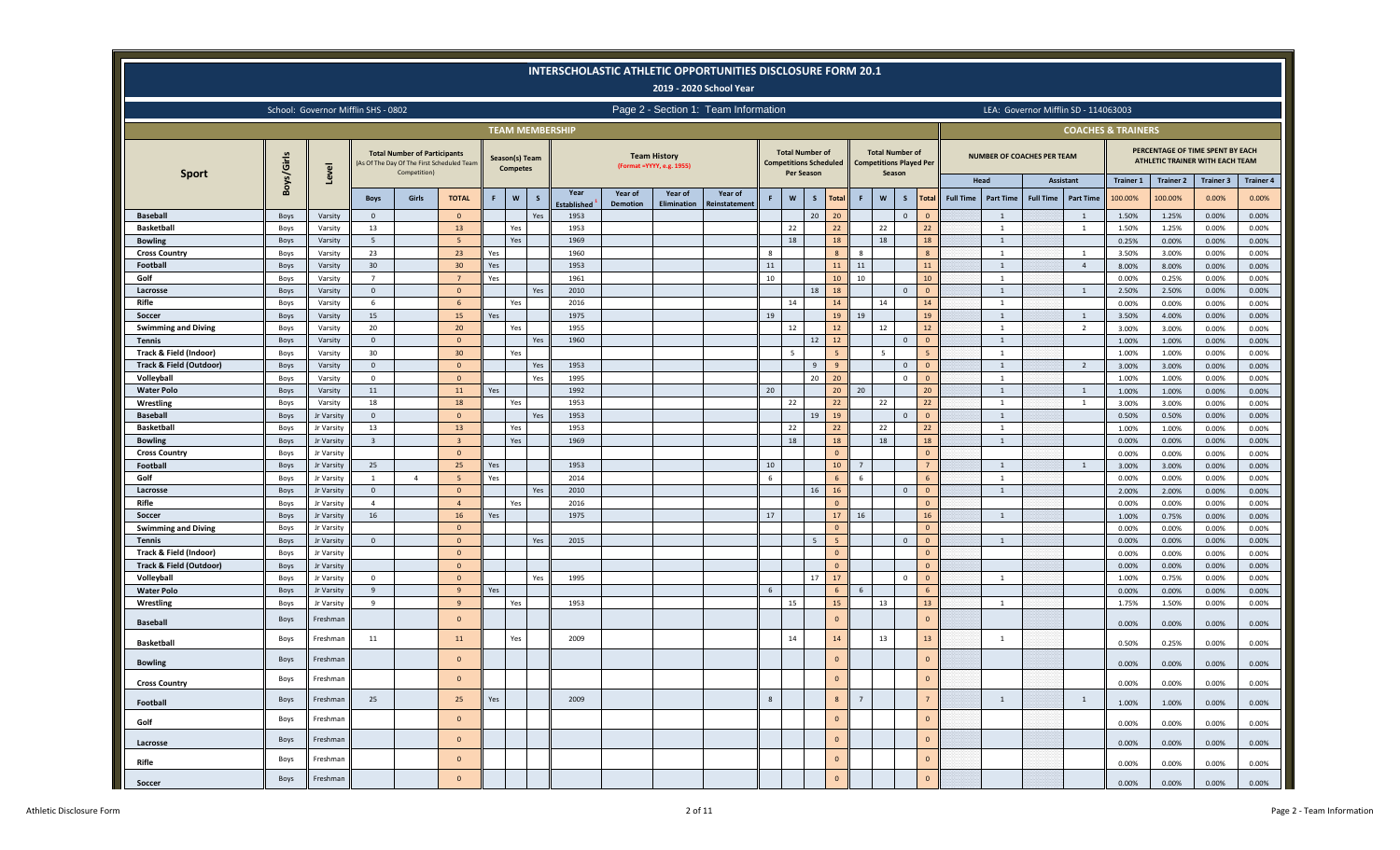|                                    |              |                                     |              |                                                                                                   |                           |     |                                   |              |                    |                 |                                                   | INTERSCHOLASTIC ATHLETIC OPPORTUNITIES DISCLOSURE FORM 20.1<br>2019 - 2020 School Year |                |                   |                                                         |                |              |                                                          |                                  |                          |                  |                                   |                                      |                               |                                                                     |                           |                  |
|------------------------------------|--------------|-------------------------------------|--------------|---------------------------------------------------------------------------------------------------|---------------------------|-----|-----------------------------------|--------------|--------------------|-----------------|---------------------------------------------------|----------------------------------------------------------------------------------------|----------------|-------------------|---------------------------------------------------------|----------------|--------------|----------------------------------------------------------|----------------------------------|--------------------------|------------------|-----------------------------------|--------------------------------------|-------------------------------|---------------------------------------------------------------------|---------------------------|------------------|
|                                    |              | School: Governor Mifflin SHS - 0802 |              |                                                                                                   |                           |     |                                   |              |                    |                 |                                                   | Page 2 - Section 1: Team Information                                                   |                |                   |                                                         |                |              |                                                          |                                  |                          |                  |                                   | LEA: Governor Mifflin SD - 114063003 |                               |                                                                     |                           |                  |
|                                    |              |                                     |              |                                                                                                   |                           |     | <b>TEAM MEMBERSHIP</b>            |              |                    |                 |                                                   |                                                                                        |                |                   |                                                         |                |              |                                                          |                                  |                          |                  |                                   |                                      | <b>COACHES &amp; TRAINERS</b> |                                                                     |                           |                  |
| <b>Sport</b>                       | Boys/Girls   | Level                               |              | <b>Total Number of Participants</b><br>(As Of The Day Of The First Scheduled Team<br>Competition) |                           |     | Season(s) Team<br><b>Competes</b> |              |                    |                 | <b>Team History</b><br>(Format = YYYY, e.g. 1955) |                                                                                        |                | <b>Per Season</b> | <b>Total Number of</b><br><b>Competitions Scheduled</b> |                | Season       | <b>Total Number of</b><br><b>Competitions Played Per</b> |                                  |                          |                  | <b>NUMBER OF COACHES PER TEAM</b> |                                      |                               | PERCENTAGE OF TIME SPENT BY EACH<br>ATHLETIC TRAINER WITH EACH TEAM |                           |                  |
|                                    |              |                                     |              | Girls                                                                                             | <b>TOTAL</b>              | F.  | $\mathsf{w}$                      | $\mathsf{s}$ | Year               | Year of         | Year of                                           | Year of                                                                                | F.             | $\mathsf{w}$      | S                                                       | $\mathbf{F}$   | $\mathsf{w}$ | $\mathsf{s}$                                             | <b>Total</b>                     | Head<br><b>Full Time</b> |                  | <b>Full Time</b>                  | Assistant<br><b>Part Time</b>        | <b>Trainer 1</b><br>100.00%   | <b>Trainer 2</b><br>100.00%                                         | <b>Trainer 3</b><br>0.00% | <b>Trainer 4</b> |
|                                    |              |                                     | <b>Boys</b>  |                                                                                                   | $\circ$                   |     |                                   |              | <b>Established</b> | <b>Demotion</b> | Elimination                                       | Reinstatement                                                                          |                |                   | <b>Total</b><br>$\mathbf{0}$                            |                |              |                                                          | $\circ$                          |                          | <b>Part Time</b> |                                   |                                      |                               |                                                                     |                           | 0.00%            |
| <b>Swimming and Diving</b>         | Boys         | Freshman                            |              |                                                                                                   |                           |     |                                   |              |                    |                 |                                                   |                                                                                        |                |                   |                                                         |                |              |                                                          |                                  |                          |                  |                                   |                                      | 0.00%                         | 0.00%                                                               | 0.00%                     | 0.00%            |
| Tennis                             | Boys         | Freshman                            |              |                                                                                                   | $\overline{0}$            |     |                                   |              |                    |                 |                                                   |                                                                                        |                |                   | $\mathbf{0}$                                            |                |              |                                                          | $\circ$                          |                          |                  |                                   |                                      | 0.00%                         | 0.00%                                                               | 0.00%                     | 0.00%            |
| Track & Field (Indoor)             | Boys         | Freshman                            |              |                                                                                                   | $\overline{0}$            |     |                                   |              |                    |                 |                                                   |                                                                                        |                |                   | $\mathbf{0}$                                            |                |              |                                                          | $\overline{0}$                   |                          |                  |                                   |                                      | 0.00%                         | 0.00%                                                               | 0.00%                     | 0.00%            |
| <b>Track &amp; Field (Outdoor)</b> | Boys         | Freshman                            |              |                                                                                                   | $\overline{0}$            |     |                                   |              |                    |                 |                                                   |                                                                                        |                |                   | $\mathbf{0}$                                            |                |              |                                                          | $\circ$                          |                          |                  |                                   |                                      | 0.00%                         | 0.00%                                                               | 0.00%                     | 0.00%            |
| Volleyball                         | Boys         | Freshman                            |              |                                                                                                   | $\Omega$                  |     |                                   |              |                    |                 |                                                   |                                                                                        |                |                   | $\circ$                                                 |                |              |                                                          | $\circ$                          |                          |                  |                                   |                                      | 0.00%                         | 0.00%                                                               | 0.00%                     | 0.00%            |
| <b>Water Polo</b>                  | Boys         | Freshman                            |              |                                                                                                   | $\mathbf{0}$              |     |                                   |              |                    |                 |                                                   |                                                                                        |                |                   | $\overline{0}$                                          |                |              |                                                          | $\overline{0}$                   |                          |                  |                                   |                                      | 0.00%                         | 0.00%                                                               | 0.00%                     | 0.00%            |
| Wrestling                          | Boys         | Freshman                            |              |                                                                                                   | $\mathbf{0}$              |     |                                   |              |                    |                 |                                                   |                                                                                        |                |                   | $\mathbf{0}$                                            |                |              |                                                          | $\circ$                          |                          |                  |                                   |                                      | 0.00%                         | 0.00%                                                               | 0.00%                     | 0.00%            |
| <b>Baseball</b>                    | Boys         | 8th Grade                           | $\mathbf 0$  |                                                                                                   | $\overline{0}$            |     |                                   | Yes          | 1953               |                 |                                                   |                                                                                        |                |                   | 14<br>14                                                |                |              | $\mathsf 0$                                              | $\overline{0}$                   |                          | $\overline{1}$   |                                   |                                      | 0.50%                         | 0.50%                                                               | 0.00%                     | 0.00%            |
| <b>Basketball</b>                  | Boys         | 8th Grade                           | 12           |                                                                                                   | 12                        |     | Yes                               |              | 1953               |                 |                                                   |                                                                                        |                | 15                | 15                                                      |                | 15           |                                                          | 15                               |                          | 1                |                                   |                                      | 0.75%                         | 0.75%                                                               | 0.00%                     | 0.00%            |
| <b>Bowling</b>                     | Boys         | 8th Grade                           |              |                                                                                                   | $\circ$                   |     |                                   |              |                    |                 |                                                   |                                                                                        |                |                   | $\circ$                                                 |                |              |                                                          | $\overline{0}$                   |                          |                  |                                   |                                      | 0.00%                         | 0.00%                                                               | 0.00%                     | 0.00%            |
| <b>Cross Country</b>               | Boys         | 8th Grade                           | ${\bf 11}$   |                                                                                                   | 11                        | Yes |                                   |              | 1989               |                 |                                                   |                                                                                        | $\overline{7}$ |                   | $7\overline{ }$                                         | $\overline{7}$ |              |                                                          | $7\overline{ }$                  |                          | $\overline{1}$   |                                   |                                      | 1.00%                         | 1.00%                                                               | 0.00%                     | 0.00%            |
| Football                           | Boys         | 8th Grade                           | 31           |                                                                                                   | 31                        | Yes |                                   |              | 1958               |                 |                                                   |                                                                                        | 8              |                   | 8                                                       | 8              |              |                                                          | 8                                |                          | 1                |                                   | <sup>1</sup>                         | 1.75%                         | 1.50%                                                               | 0.00%                     | 0.00%            |
| Golf<br>Lacrosse                   | Boys<br>Boys | 8th Grade<br>8th Grade              |              |                                                                                                   | $\overline{0}$<br>$\circ$ |     |                                   |              |                    |                 |                                                   |                                                                                        |                |                   | $\overline{0}$<br>$\circ$                               |                |              |                                                          | $\overline{0}$<br>$\overline{0}$ |                          |                  |                                   |                                      | 0.00%<br>0.00%                | 0.00%<br>0.00%                                                      | 0.00%<br>0.00%            | 0.00%<br>0.00%   |
| Rifle                              | Boys         | 8th Grade                           |              |                                                                                                   | $\mathbf{0}$              |     |                                   |              |                    |                 |                                                   |                                                                                        |                |                   | $\circ$                                                 |                |              |                                                          | $\mathbf{0}$                     |                          |                  |                                   |                                      |                               |                                                                     |                           |                  |
| Soccer                             | Boys         | 8th Grade                           | 17           |                                                                                                   | 17                        | Yes |                                   |              | 1982               |                 |                                                   |                                                                                        | 14             |                   | 14                                                      | 14             |              |                                                          | 14                               |                          | $\overline{1}$   |                                   |                                      | 0.00%<br>1.00%                | 0.00%<br>0.75%                                                      | 0.00%<br>0.00%            | 0.00%<br>0.00%   |
| <b>Swimming and Diving</b>         | Boys         | 8th Grade                           |              |                                                                                                   | $\overline{0}$            |     |                                   |              |                    |                 |                                                   |                                                                                        |                |                   | $\mathbf{0}$                                            |                |              |                                                          | $\circ$                          |                          |                  |                                   |                                      | 0.00%                         | 0.00%                                                               | 0.00%                     | 0.00%            |
| <b>Tennis</b>                      | Boys         | 8th Grade                           |              |                                                                                                   | $\mathbf{0}$              |     |                                   |              |                    |                 |                                                   |                                                                                        |                |                   | $\overline{0}$                                          |                |              |                                                          | $\mathbf{0}$                     |                          |                  |                                   |                                      | 0.00%                         | 0.00%                                                               | 0.00%                     | 0.00%            |
| Track & Field (Indoor)             | Boys         | 8th Grade                           |              |                                                                                                   | $\Omega$                  |     |                                   |              |                    |                 |                                                   |                                                                                        |                |                   | $\Omega$                                                |                |              |                                                          | $\mathbf{0}$                     |                          |                  |                                   |                                      | 0.00%                         | 0.00%                                                               | 0.00%                     | 0.00%            |
| <b>Track &amp; Field (Outdoor)</b> | Boys         | 8th Grade                           | $\mathbf{0}$ |                                                                                                   | $\mathbf{0}$              |     |                                   | Yes          | 1958               |                 |                                                   |                                                                                        |                |                   | 8<br>8                                                  |                |              | $\mathsf{O}\xspace$                                      | $\mathbf{0}$                     |                          | 1                |                                   | 1                                    | 2.00%                         | 1.75%                                                               | 0.00%                     | 0.00%            |
| Volleyball                         | Boys         | 8th Grade                           |              |                                                                                                   | $\mathbf{0}$              |     |                                   |              |                    |                 |                                                   |                                                                                        |                |                   | $\mathbf{0}$                                            |                |              |                                                          | $\overline{0}$                   |                          |                  |                                   |                                      | 0.00%                         | 0.00%                                                               | 0.00%                     | 0.00%            |
| <b>Water Polo</b>                  | Boys         | 8th Grade                           |              |                                                                                                   | $\mathbf{0}$              |     |                                   |              |                    |                 |                                                   |                                                                                        |                |                   | $\mathbf{0}$                                            |                |              |                                                          | $\mathbf{0}$                     |                          |                  |                                   |                                      | 0.00%                         | 0.00%                                                               | 0.00%                     | 0.00%            |
| Wrestling                          | Boys         | 8th Grade                           | 15           |                                                                                                   | 15                        |     | Yes                               |              | 1968               |                 |                                                   |                                                                                        |                | 20                | 20 <sup>°</sup>                                         |                | 20           |                                                          | 20                               |                          | 1                |                                   |                                      | 1.00%                         | 1.00%                                                               | 0.00%                     | 0.00%            |
| <b>Baseball</b>                    | Boys         | 7th Grade                           |              |                                                                                                   | $\Omega$                  |     |                                   | Yes          | 1953               |                 |                                                   |                                                                                        |                |                   | 14<br>14                                                |                |              | $\mathbf 0$                                              | $\overline{0}$                   |                          | $\overline{1}$   |                                   |                                      | 0.50%                         | 0.25%                                                               | 0.00%                     | 0.00%            |
| <b>Basketball</b>                  | Boys         | 7th Grade                           | 13           |                                                                                                   | 13                        |     | Yes                               |              | 1953               |                 |                                                   |                                                                                        |                | 14                | 14                                                      |                | 14           |                                                          | 14                               |                          | 1                |                                   |                                      | 0.50%                         | 0.50%                                                               | 0.00%                     | 0.00%            |
| <b>Bowling</b>                     | Boys         | 7th Grade                           |              |                                                                                                   | $\mathbf{0}$              |     |                                   |              |                    |                 |                                                   |                                                                                        |                |                   | $\overline{0}$                                          |                |              |                                                          | $\mathbf 0$                      |                          |                  |                                   |                                      | 0.00%                         | 0.00%                                                               | 0.00%                     | $0.00\%$         |
| <b>Cross Country</b>               | Boys         | 7th Grade                           |              |                                                                                                   | $\mathbf{0}$              |     |                                   |              |                    |                 |                                                   |                                                                                        |                |                   | $\overline{0}$                                          |                |              |                                                          | $\mathbf 0$                      |                          |                  |                                   |                                      | 0.00%                         | 0.00%                                                               | 0.00%                     | 0.00%            |
| Football                           | Boys         | 7th Grade                           |              |                                                                                                   | $\mathbf{0}$              |     |                                   |              |                    |                 |                                                   |                                                                                        |                |                   | $\circ$                                                 |                |              |                                                          | $\mathbf 0$                      |                          |                  |                                   |                                      | 0.00%                         | 0.00%                                                               | 0.00%                     | 0.00%            |
| Golf                               | Boys         | 7th Grade                           |              |                                                                                                   | $\mathbf{0}$              |     |                                   |              |                    |                 |                                                   |                                                                                        |                |                   | $\overline{0}$                                          |                |              |                                                          | $\overline{0}$                   |                          |                  |                                   |                                      | 0.00%                         | 0.00%                                                               | 0.00%                     | 0.00%            |
| Lacrosse                           | Boys         | 7th Grade                           |              |                                                                                                   | $\mathbf{0}$              |     |                                   |              |                    |                 |                                                   |                                                                                        |                |                   | $\circ$                                                 |                |              |                                                          | $\mathbf 0$                      |                          |                  |                                   |                                      | 0.00%                         | 0.00%                                                               | 0.00%                     | 0.00%            |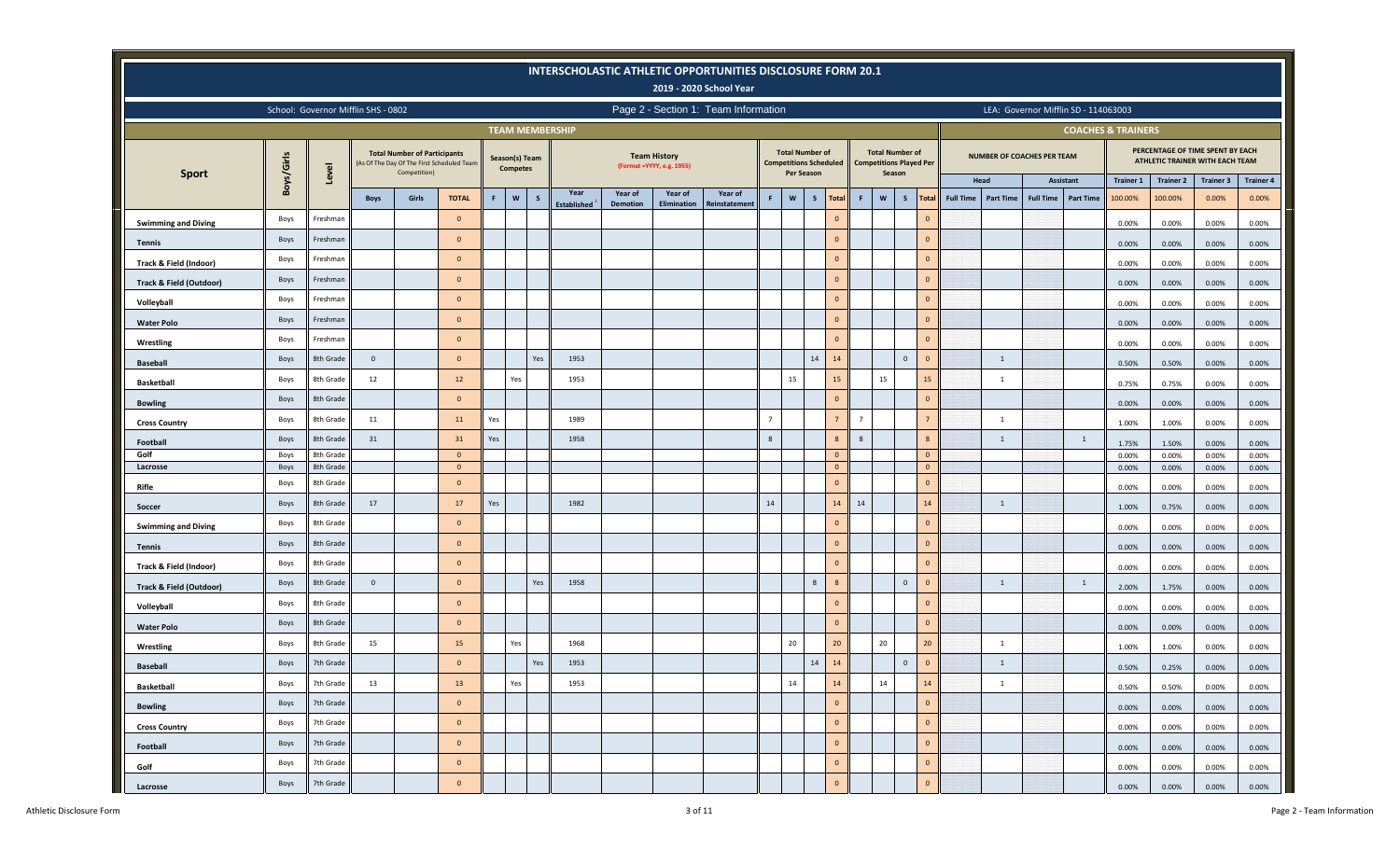|                                                   |                |                                     |             |                                                     |                                           |     |                                   |              |                            |                            |                                                   | <b>INTERSCHOLASTIC ATHLETIC OPPORTUNITIES DISCLOSURE FORM 20.1</b><br>2019 - 2020 School Year |                |                                                                       |              |                                  |                |                                  |                                |                  |                                   |                  |                                      |                               |                                                                     |                  |                  |
|---------------------------------------------------|----------------|-------------------------------------|-------------|-----------------------------------------------------|-------------------------------------------|-----|-----------------------------------|--------------|----------------------------|----------------------------|---------------------------------------------------|-----------------------------------------------------------------------------------------------|----------------|-----------------------------------------------------------------------|--------------|----------------------------------|----------------|----------------------------------|--------------------------------|------------------|-----------------------------------|------------------|--------------------------------------|-------------------------------|---------------------------------------------------------------------|------------------|------------------|
|                                                   |                | School: Governor Mifflin SHS - 0802 |             |                                                     |                                           |     |                                   |              |                            |                            |                                                   | Page 2 - Section 1: Team Information                                                          |                |                                                                       |              |                                  |                |                                  |                                |                  |                                   |                  | LEA: Governor Mifflin SD - 114063003 |                               |                                                                     |                  |                  |
|                                                   |                |                                     |             |                                                     |                                           |     |                                   |              | <b>TEAM MEMBERSHIP</b>     |                            |                                                   |                                                                                               |                |                                                                       |              |                                  |                |                                  |                                |                  |                                   |                  |                                      | <b>COACHES &amp; TRAINERS</b> |                                                                     |                  |                  |
| <b>Sport</b>                                      | Boys/Girls     | Level                               |             | <b>Total Number of Participants</b><br>Competition) | As Of The Day Of The First Scheduled Team |     | Season(s) Team<br><b>Competes</b> |              |                            |                            | <b>Team History</b><br>(Format = YYYY, e.g. 1955) |                                                                                               |                | <b>Total Number of</b><br><b>Competitions Scheduled</b><br>Per Season |              |                                  |                | <b>Total Number of</b><br>Season | <b>Competitions Played Per</b> |                  | <b>NUMBER OF COACHES PER TEAM</b> |                  |                                      |                               | PERCENTAGE OF TIME SPENT BY EACH<br>ATHLETIC TRAINER WITH EACH TEAM |                  |                  |
|                                                   |                |                                     |             |                                                     |                                           |     |                                   |              |                            |                            |                                                   |                                                                                               |                |                                                                       |              |                                  |                |                                  |                                |                  | Head                              |                  | <b>Assistant</b>                     | <b>Trainer 1</b>              | <b>Trainer 2</b>                                                    | <b>Trainer 3</b> | <b>Trainer 4</b> |
|                                                   |                |                                     | <b>Boys</b> | <b>Girls</b>                                        | <b>TOTAL</b>                              | F.  | $\mathsf{w}$                      | $\mathsf{s}$ | Year<br><b>Established</b> | Year of<br><b>Demotion</b> | Year of<br><b>Elimination</b>                     | Year of<br><b>Reinstatement</b>                                                               | F.             | W                                                                     | $\mathsf{s}$ | <b>Total</b>                     | $\mathsf F$    | W<br>S                           | <b>Total</b>                   | <b>Full Time</b> | <b>Part Time</b>                  | <b>Full Time</b> | <b>Part Time</b>                     | 100.00%                       | 100.00%                                                             | 0.00%            | 0.00%            |
| Rifle                                             | Boys           | 7th Grade                           |             |                                                     | $\mathbf{0}$                              |     |                                   |              |                            |                            |                                                   |                                                                                               |                |                                                                       |              | $\mathbf{0}$                     |                |                                  | $\overline{0}$                 |                  |                                   |                  |                                      | 0.00%                         | 0.00%                                                               | 0.00%            | 0.00%            |
| Soccer                                            | Boys           | 7th Grade                           | 16          |                                                     | 16                                        | Yes |                                   |              | 1982                       |                            |                                                   |                                                                                               | 13             |                                                                       |              | 13                               | $12\,$         |                                  | 12                             |                  | $\overline{1}$                    |                  |                                      | 0.75%                         | 1.00%                                                               | 0.00%            | 0.00%            |
|                                                   | Boys           | 7th Grade                           |             |                                                     | $\Omega$                                  |     |                                   |              |                            |                            |                                                   |                                                                                               |                |                                                                       |              | $\Omega$                         |                |                                  | $\mathbf{0}$                   |                  |                                   |                  |                                      |                               |                                                                     |                  |                  |
| <b>Swimming and Diving</b>                        |                |                                     |             |                                                     |                                           |     |                                   |              |                            |                            |                                                   |                                                                                               |                |                                                                       |              |                                  |                |                                  |                                |                  |                                   |                  |                                      | 0.00%                         | 0.00%                                                               | 0.00%            | 0.00%            |
| Tennis                                            | Boys           | 7th Grade                           |             |                                                     | $\mathbf{0}$                              |     |                                   |              |                            |                            |                                                   |                                                                                               |                |                                                                       |              | $\Omega$                         |                |                                  | $\overline{0}$                 |                  |                                   |                  |                                      | 0.00%                         | 0.00%                                                               | 0.00%            | 0.00%            |
| Track & Field (Indoor)                            | Boys           | 7th Grade                           |             |                                                     | $\Omega$                                  |     |                                   |              |                            |                            |                                                   |                                                                                               |                |                                                                       |              | $\mathbf{0}$                     |                |                                  | $\Omega$                       |                  |                                   |                  |                                      | 0.00%                         | 0.00%                                                               | 0.00%            | 0.00%            |
| <b>Track &amp; Field (Outdoor)</b>                | Boys           | 7th Grade                           |             |                                                     | $\mathbf{0}$                              |     |                                   |              |                            |                            |                                                   |                                                                                               |                |                                                                       |              | $\Omega$                         |                |                                  | $\mathbf{0}$                   |                  |                                   |                  |                                      | 0.00%                         | 0.00%                                                               | 0.00%            | 0.00%            |
| Volleyball                                        | Boys           | 7th Grade                           |             |                                                     | $\mathbf{0}$                              |     |                                   |              |                            |                            |                                                   |                                                                                               |                |                                                                       |              | $\Omega$                         |                |                                  | $\mathbf{0}$                   |                  |                                   |                  |                                      | 0.00%                         | 0.00%                                                               | 0.00%            | 0.00%            |
| <b>Water Polo</b>                                 | Boys           | 7th Grade                           |             |                                                     | $\Omega$                                  |     |                                   |              |                            |                            |                                                   |                                                                                               |                |                                                                       |              | $\Omega$                         |                |                                  | $\circ$                        |                  |                                   |                  |                                      | 0.00%                         | 0.00%                                                               | 0.00%            | 0.00%            |
|                                                   | Boys           | 7th Grade                           | 10          |                                                     | 10                                        |     | Yes                               |              | 1958                       |                            |                                                   |                                                                                               |                | 9                                                                     |              | $\mathbf{q}$                     |                |                                  | $\overline{7}$                 |                  | 1                                 |                  |                                      |                               |                                                                     |                  |                  |
| Wrestling<br><b>Basketball</b>                    | Girls          | Varsity                             |             | 10                                                  | 10                                        |     | Yes                               |              | 1953                       |                            |                                                   |                                                                                               |                | 22                                                                    |              | 22                               |                | 22                               | 22                             |                  | 1                                 |                  | 1                                    | 0.50%<br>2.00%                | 0.75%<br>2.75%                                                      | 0.00%<br>0.00%   | 0.00%<br>0.00%   |
| <b>Bowling</b>                                    | Girls          | Varsity                             |             | 5                                                   | 5                                         |     | Yes                               |              | 1973                       |                            |                                                   |                                                                                               |                | 18                                                                    |              | 18                               |                | 18                               | 18                             |                  | 1                                 |                  |                                      | 0.25%                         | 0.00%                                                               | 0.00%            | 0.00%            |
| <b>Competitive Spirit</b>                         | Girls          | Varsity                             |             | 17                                                  | 17                                        |     | Yes                               |              | 2011                       |                            |                                                   |                                                                                               |                | $\overline{3}$                                                        |              | -3                               |                | $\mathbf{0}$                     | $\overline{0}$                 |                  | 1                                 |                  | $\mathbf{1}$                         | 1.50%                         | 1.50%                                                               | 0.00%            | 0.00%            |
| <b>Cross Country</b>                              | Girls          | Varsity                             |             | 20                                                  | 20                                        | Yes |                                   |              | 1973                       |                            |                                                   |                                                                                               | 8              |                                                                       |              | 8                                | -8             |                                  | 8                              |                  | 1                                 |                  |                                      | 3.00%                         | 3.25%                                                               | 0.00%            | 0.00%            |
| <b>Field Hockey</b>                               | Girls          | Varsity                             |             | 17                                                  | 17                                        | Yes |                                   |              | 1953                       |                            |                                                   |                                                                                               | 19             |                                                                       |              | 19                               | 19             |                                  | 19                             |                  | 1                                 |                  | 1                                    | 1.50%                         | 1.75%                                                               | 0.00%            | 0.00%            |
| Golf                                              | Girls          | Varsity                             |             |                                                     | $\mathbf{0}$                              |     |                                   |              |                            |                            |                                                   |                                                                                               |                |                                                                       |              | $\Omega$                         |                |                                  | $\Omega$                       |                  |                                   |                  |                                      | 0.00%                         | 0.00%                                                               | 0.00%            | 0.00%            |
| Gymnastics                                        | Girls          | Varsity                             |             |                                                     | $\mathbf{0}$                              |     |                                   |              |                            |                            |                                                   |                                                                                               |                |                                                                       |              | $\mathbf{0}$                     |                |                                  | $\Omega$                       |                  |                                   |                  |                                      | 0.00%                         | 0.00%                                                               | 0.00%            | 0.00%            |
| Lacrosse                                          | Girls          | Varsity                             |             | $\mathbf{0}$                                        | $\mathbf{0}$                              |     |                                   | Yes          | 2010                       |                            |                                                   |                                                                                               |                |                                                                       | 19           | 19                               |                | $\overline{0}$                   | $\Omega$                       |                  | <sup>1</sup>                      |                  | $\mathbf{1}$                         | 2.50%                         | 2.75%                                                               | 0.00%            | 0.00%            |
| Rifle                                             | Girls          | Varsity                             |             | 6                                                   | 6                                         |     |                                   |              |                            |                            |                                                   |                                                                                               |                | 14                                                                    |              | 14                               |                | 14                               | 14                             |                  | $\mathbf{1}$                      |                  |                                      | 0.00%                         | 0.00%                                                               | 0.00%            | 0.00%            |
| Soccer                                            | Girls          | Varsity                             |             | 17                                                  | 17                                        | Yes |                                   |              | 1990                       |                            |                                                   |                                                                                               | 19             |                                                                       |              | 19                               | 19             |                                  | 19                             |                  | 1                                 |                  | $\overline{1}$                       | 4.25%                         | 4.50%                                                               | 0.00%            | 0.00%            |
| Softball, Fast Pitch                              | Girls          | Varsity                             |             | $\circ$                                             | $\mathbf{0}$                              |     |                                   | Yes          | 1962                       |                            |                                                   |                                                                                               |                |                                                                       | 21           | 21                               |                |                                  | $\overline{0}$<br>$\mathbf 0$  |                  | 1                                 |                  | $\overline{1}$                       | 2.00%                         | 2.25%                                                               | 0.00%            | 0.00%            |
| <b>Swimming and Diving</b>                        | Girls          | Varsity                             |             | 23                                                  | 23                                        |     | Yes                               |              | 1975                       |                            |                                                   |                                                                                               |                | 12                                                                    |              | 12                               |                | 12                               | 12                             |                  | <sup>1</sup>                      |                  | $\overline{2}$                       | 3.00%                         | 3.00%                                                               | 0.00%            | 0.00%            |
| <b>Tennis</b>                                     | Girls<br>Girls | Varsity                             | 8           | 27                                                  | 8<br>27                                   | Yes |                                   |              | 1975                       |                            |                                                   |                                                                                               | 12             | 5                                                                     |              | 12                               | 12             |                                  | 12<br>5                        |                  | $\mathbf{1}$                      |                  |                                      | 1.00%                         | 1.00%                                                               | 0.00%            | 0.00%            |
| Track & Field (Indoor)<br>Track & Field (Outdoor) | Girls          | Varsity<br>Varsity                  |             | $\circ$                                             | $\mathbf{0}$                              |     | Yes                               | Yes          | 2019<br>1970               |                            |                                                   |                                                                                               |                |                                                                       |              | -5<br>9                          |                | -5                               | $\mathbf 0$<br>$\overline{0}$  |                  | 1<br>1                            |                  | $\overline{2}$                       | 1.00%<br>4.50%                | 1.00%<br>4.00%                                                      | 0.00%<br>0.00%   | 0.00%<br>0.00%   |
| Volleyball                                        | Girls          | Varsity                             |             | 12                                                  | 12                                        | Yes |                                   |              | 1994                       |                            |                                                   |                                                                                               | 23             |                                                                       |              | 23                               | 23             |                                  | 23                             |                  | <sup>1</sup>                      |                  |                                      | 1.50%                         | 1.25%                                                               | 0.00%            | 0.00%            |
| <b>Water Polo</b>                                 | Girls          | Varsity                             |             | 10                                                  | 10                                        | Yes |                                   |              | 1992                       |                            |                                                   |                                                                                               | $20\,$         |                                                                       |              | 20                               | 20             |                                  | 20                             |                  | $\mathbf{1}$                      |                  | 1                                    | 1.00%                         | 1.00%                                                               | 0.00%            | 0.00%            |
| <b>Basketball</b>                                 | Girls          | Jr Varsity                          |             | 10                                                  | 10                                        |     | Yes                               |              | 1953                       |                            |                                                   |                                                                                               |                | 21                                                                    |              | 21                               |                | 21                               | 21                             |                  | 1                                 |                  |                                      | 1.50%                         | 1.50%                                                               | 0.00%            | 0.00%            |
| <b>Bowling</b>                                    | Girls          | Jr Varsity                          |             | $\overline{4}$                                      | $\overline{4}$                            |     | Yes                               |              | 1973                       |                            |                                                   |                                                                                               |                | 18                                                                    |              | 18                               |                | 18                               | 18                             |                  | 1                                 |                  |                                      | 0.00%                         | 0.00%                                                               | 0.00%            | 0.00%            |
| <b>Competitive Spirit</b>                         | Girls          | Jr Varsity                          |             |                                                     | $\mathbf{0}$                              |     |                                   |              |                            |                            |                                                   |                                                                                               |                |                                                                       |              | $\Omega$                         |                |                                  | $\overline{0}$                 |                  |                                   |                  |                                      | 0.00%                         | 0.00%                                                               | 0.00%            | 0.00%            |
| <b>Cross Country</b>                              | Girls          | Jr Varsity                          |             |                                                     | $\bullet$                                 |     |                                   |              |                            |                            |                                                   |                                                                                               |                |                                                                       |              | $\mathbf{0}$                     |                |                                  | $\mathbf{0}$                   |                  |                                   |                  |                                      | 0.00%                         | 0.00%                                                               | 0.00%            | 0.00%            |
| <b>Field Hockey</b>                               | Girls          | Jr Varsity                          |             | 16                                                  | 16                                        | Yes |                                   |              | 1953                       |                            |                                                   |                                                                                               | 18             |                                                                       |              | 18                               | 14             |                                  | 14                             |                  | 1                                 |                  |                                      | 0.50%                         | 0.50%                                                               | 0.00%            | 0.00%            |
| Golf                                              | Girls          | Jr Varsity                          |             |                                                     | $\mathbf{0}$                              |     |                                   |              |                            |                            |                                                   |                                                                                               |                |                                                                       |              | $\overline{0}$                   |                |                                  | $\circ$                        |                  |                                   |                  |                                      | 0.00%                         | 0.00%                                                               | 0.00%            | 0.00%            |
| Gymnastics                                        | Girls          | Jr Varsity                          |             |                                                     | $\mathbf{0}$                              |     |                                   |              |                            |                            |                                                   |                                                                                               |                |                                                                       |              | $\mathbf{0}$                     |                |                                  | $\mathbf{0}$                   |                  |                                   |                  |                                      | 0.00%                         | 0.00%                                                               | 0.00%            | 0.00%            |
| Lacrosse                                          | Girls          | Jr Varsity                          |             | $\overline{0}$                                      | $\overline{0}$                            |     |                                   | Yes          | 2010                       |                            |                                                   |                                                                                               |                |                                                                       | 18           | 18                               |                |                                  | $\mathbf{0}$<br>$\mathbf{0}$   |                  | 1                                 |                  |                                      | 1.00%                         | 1.25%                                                               | 0.00%            | 0.00%            |
| Rifle                                             | Girls          | Jr Varsity                          |             | $\overline{2}$                                      | $\overline{2}$                            |     |                                   |              |                            |                            |                                                   |                                                                                               |                |                                                                       |              | $\mathbf{0}$                     |                |                                  | $\circ$                        |                  |                                   |                  |                                      | 0.00%                         | 0.00%                                                               | 0.00%            | 0.00%            |
| Soccer                                            | Girls          | Jr Varsity                          |             | 15                                                  | 15                                        | Yes |                                   |              | 1990                       |                            |                                                   |                                                                                               | 19             |                                                                       |              | 19                               | 17             |                                  | 17                             |                  | 1                                 |                  |                                      | 1.50%                         | 1.50%                                                               | 0.00%            | 0.00%            |
| Softball, Fast Pitch                              | Girls          | Jr Varsity                          |             | $\overline{0}$                                      | $\overline{0}$                            |     |                                   | Yes          | 1989                       |                            |                                                   |                                                                                               |                |                                                                       | 19           | 19                               |                |                                  | $\mathbf{0}$<br>$\mathbf 0$    |                  | 1                                 |                  |                                      | 0.25%                         | 0.50%                                                               | 0.00%            | 0.00%            |
| <b>Swimming and Diving</b>                        | Girls          | Jr Varsity                          |             |                                                     | $\mathbf{0}$                              |     |                                   |              |                            |                            |                                                   |                                                                                               |                |                                                                       |              | $\overline{0}$                   |                |                                  | $\mathbf{0}$                   |                  |                                   |                  |                                      | 0.00%                         | 0.00%                                                               | 0.00%            | 0.00%            |
| Tennis                                            | Girls          | Jr Varsity                          |             | $\overline{4}$                                      | $\overline{4}$                            | Yes |                                   |              | 2014                       |                            |                                                   |                                                                                               | $\overline{4}$ |                                                                       |              | $\overline{4}$                   | $\overline{4}$ |                                  | $\overline{4}$                 |                  | 1                                 |                  |                                      | 0.00%                         | 0.25%                                                               | 0.00%            | 0.00%            |
| Track & Field (Indoor)<br>Track & Field (Outdoor) | Girls<br>Girls | Jr Varsity<br>Jr Varsity            |             |                                                     | $\mathbf{0}$<br>$\mathbf{0}$              |     |                                   |              |                            |                            |                                                   |                                                                                               |                |                                                                       |              | $\overline{0}$<br>$\overline{0}$ |                |                                  | $\mathbf{0}$<br>$\mathbf 0$    |                  |                                   |                  |                                      | 0.00%                         | 0.00%                                                               | 0.00%            | 0.00%            |
|                                                   |                |                                     |             |                                                     |                                           |     |                                   |              |                            |                            |                                                   |                                                                                               |                |                                                                       |              |                                  |                |                                  |                                |                  |                                   |                  |                                      | 0.00%                         | 0.00%                                                               | 0.00%            | 0.00%            |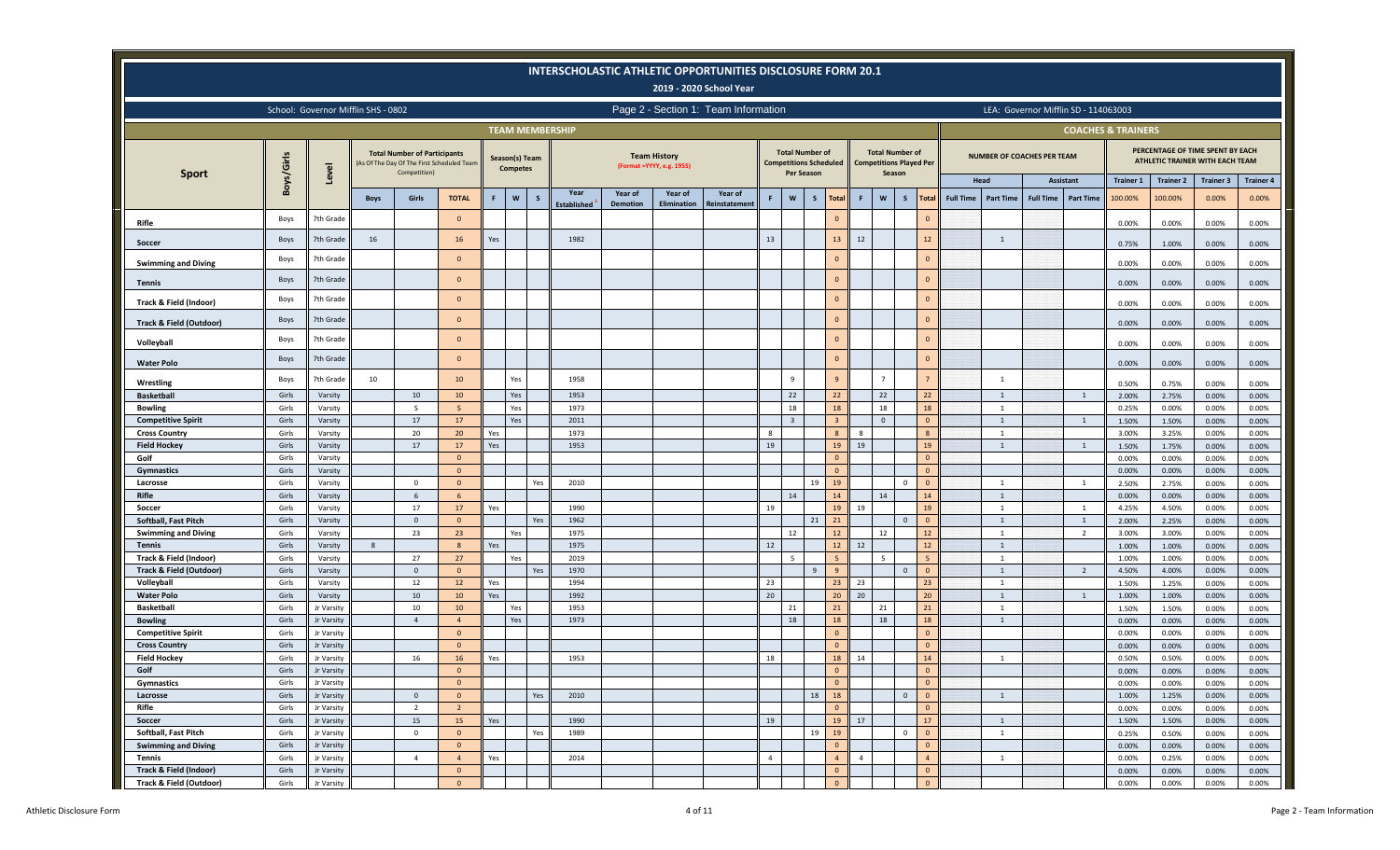|                                    |            |                          |                                     |                                                     |                                            |            |                                   |              |                            |          |                                                   | INTERSCHOLASTIC ATHLETIC OPPORTUNITIES DISCLOSURE FORM 20.1<br>2019 - 2020 School Year |                      |                   |                                                         |                      |              |                                                          |                      |                  |                  |                                   |                                      |                               |                                                                     |                  |                  |
|------------------------------------|------------|--------------------------|-------------------------------------|-----------------------------------------------------|--------------------------------------------|------------|-----------------------------------|--------------|----------------------------|----------|---------------------------------------------------|----------------------------------------------------------------------------------------|----------------------|-------------------|---------------------------------------------------------|----------------------|--------------|----------------------------------------------------------|----------------------|------------------|------------------|-----------------------------------|--------------------------------------|-------------------------------|---------------------------------------------------------------------|------------------|------------------|
|                                    |            |                          | School: Governor Mifflin SHS - 0802 |                                                     |                                            |            |                                   |              |                            |          |                                                   | Page 2 - Section 1: Team Information                                                   |                      |                   |                                                         |                      |              |                                                          |                      |                  |                  |                                   | LEA: Governor Mifflin SD - 114063003 |                               |                                                                     |                  |                  |
|                                    |            |                          |                                     |                                                     |                                            |            | <b>TEAM MEMBERSHIP</b>            |              |                            |          |                                                   |                                                                                        |                      |                   |                                                         |                      |              |                                                          |                      |                  |                  |                                   |                                      | <b>COACHES &amp; TRAINERS</b> |                                                                     |                  |                  |
| <b>Sport</b>                       | Boys/Girls | Level                    |                                     | <b>Total Number of Participants</b><br>Competition) | (As Of The Day Of The First Scheduled Team |            | Season(s) Team<br><b>Competes</b> |              |                            |          | <b>Team History</b><br>(Format = YYYY, e.g. 1955) |                                                                                        |                      | <b>Per Season</b> | <b>Total Number of</b><br><b>Competitions Scheduled</b> |                      | Season       | <b>Total Number of</b><br><b>Competitions Played Per</b> |                      |                  |                  | <b>NUMBER OF COACHES PER TEAM</b> |                                      |                               | PERCENTAGE OF TIME SPENT BY EACH<br>ATHLETIC TRAINER WITH EACH TEAM |                  |                  |
|                                    |            |                          |                                     |                                                     |                                            |            |                                   |              | Year                       | Year of  | Year of                                           | Year of                                                                                |                      |                   |                                                         |                      |              |                                                          |                      |                  | Head             |                                   | Assistant                            | <b>Trainer 1</b>              | <b>Trainer 2</b>                                                    | <b>Trainer 3</b> | <b>Trainer 4</b> |
|                                    | Girls      |                          | <b>Boys</b>                         | Girls                                               | <b>TOTAL</b>                               | F.         | $\mathsf{w}$                      | $\mathsf{s}$ | <b>Established</b><br>1994 | Demotion | Elimination                                       | Reinstatement                                                                          | F.                   | $\mathsf{w}$      | S<br><b>Total</b>                                       | F.                   | $\mathbf{w}$ | s                                                        | <b>Total</b>         | <b>Full Time</b> | <b>Part Time</b> | <b>Full Time</b>                  | <b>Part Time</b>                     | 100.00%                       | 100.00%                                                             | 0.00%            | 0.00%            |
| Volleyball<br><b>Water Polo</b>    | Girls      | Jr Varsity<br>Jr Varsity |                                     | 12<br>$\overline{4}$                                | 12<br>$\overline{4}$                       | Yes<br>Yes |                                   |              |                            |          |                                                   |                                                                                        | 18<br>$\overline{4}$ |                   | 18<br>$\overline{4}$                                    | 18<br>$\overline{4}$ |              |                                                          | 18<br>$\overline{4}$ |                  | 1                |                                   |                                      | 0.25%<br>0.25%                | 0.50%<br>0.00%                                                      | 0.00%<br>0.00%   | 0.00%<br>0.00%   |
| <b>Basketball</b>                  | Girls      | Freshman                 |                                     |                                                     | $\mathbf{0}$                               |            |                                   |              |                            |          |                                                   |                                                                                        |                      |                   | $\mathbf{0}$                                            |                      |              |                                                          | $\circ$              |                  |                  |                                   |                                      | 0.00%                         | 0.00%                                                               | 0.00%            | 0.00%            |
| <b>Bowling</b>                     | Girls      | Freshman                 |                                     |                                                     | $\overline{0}$                             |            |                                   |              |                            |          |                                                   |                                                                                        |                      |                   | $\mathbf{0}$                                            |                      |              |                                                          | $\mathbf{0}$         |                  |                  |                                   |                                      | 0.00%                         | 0.00%                                                               | 0.00%            | 0.00%            |
| <b>Competitive Spirit</b>          | Girls      | Freshman                 |                                     |                                                     | $\overline{0}$                             |            |                                   |              |                            |          |                                                   |                                                                                        |                      |                   | $\mathbf{0}$                                            |                      |              |                                                          | $\mathbf{0}$         |                  |                  |                                   |                                      | 0.00%                         | 0.00%                                                               | 0.00%            | 0.00%            |
| <b>Cross Country</b>               | Girls      | Freshman                 |                                     |                                                     | $\overline{0}$                             |            |                                   |              |                            |          |                                                   |                                                                                        |                      |                   | $\mathbf{0}$                                            |                      |              |                                                          | $\mathbf{0}$         |                  |                  |                                   |                                      | 0.00%                         | 0.00%                                                               | 0.00%            | 0.00%            |
| <b>Field Hockey</b>                | Girls      | Freshman                 |                                     |                                                     | $\Omega$                                   |            |                                   |              |                            |          |                                                   |                                                                                        |                      |                   | $\mathbf{0}$                                            |                      |              |                                                          | $\circ$              |                  |                  |                                   |                                      | 0.00%                         | 0.00%                                                               | 0.00%            | 0.00%            |
| Golf                               | Girls      | Freshmar                 |                                     |                                                     | $\mathbf{0}$                               |            |                                   |              |                            |          |                                                   |                                                                                        |                      |                   | $\mathbf{0}$                                            |                      |              |                                                          | $\overline{0}$       |                  |                  |                                   |                                      | 0.00%                         | 0.00%                                                               | 0.00%            | 0.00%            |
| Gymnastics                         | Girls      | Freshman                 |                                     |                                                     | $\overline{0}$                             |            |                                   |              |                            |          |                                                   |                                                                                        |                      |                   | $\overline{0}$                                          |                      |              |                                                          | $\overline{0}$       |                  |                  |                                   |                                      | 0.00%                         | 0.00%                                                               | 0.00%            | 0.00%            |
| Lacrosse                           | Girls      | Freshman                 |                                     |                                                     | $\overline{0}$                             |            |                                   |              |                            |          |                                                   |                                                                                        |                      |                   | $\overline{0}$                                          |                      |              |                                                          | $\overline{0}$       |                  |                  |                                   |                                      | 0.00%                         | 0.00%                                                               | 0.00%            | 0.00%            |
| Rifle                              | Girls      | Freshman                 |                                     |                                                     | $\overline{0}$                             |            |                                   |              |                            |          |                                                   |                                                                                        |                      |                   | $\mathbf{0}$                                            |                      |              |                                                          | $\mathbf{0}$         |                  |                  |                                   |                                      | 0.00%                         | 0.00%                                                               | 0.00%            | 0.00%            |
| Soccer                             | Girls      | Freshman                 |                                     |                                                     | $\overline{0}$                             |            |                                   |              |                            |          |                                                   |                                                                                        |                      |                   | $\mathbf{0}$                                            |                      |              |                                                          | $\circ$              |                  |                  |                                   |                                      | 0.00%                         | 0.00%                                                               | 0.00%            | 0.00%            |
| Softball, Fast Pitch               | Girls      | Freshmar                 |                                     |                                                     | $\overline{0}$                             |            |                                   |              |                            |          |                                                   |                                                                                        |                      |                   | $\overline{0}$                                          |                      |              |                                                          | $\mathbf{0}$         |                  |                  |                                   |                                      | 0.00%                         | 0.00%                                                               | 0.00%            | 0.00%            |
| <b>Swimming and Diving</b>         | Girls      | Freshman                 |                                     |                                                     | $\overline{0}$                             |            |                                   |              |                            |          |                                                   |                                                                                        |                      |                   | $\mathbf{0}$                                            |                      |              |                                                          | $\circ$              |                  |                  |                                   |                                      | 0.00%                         | 0.00%                                                               | 0.00%            | 0.00%            |
| <b>Tennis</b>                      | Girls      | Freshman                 |                                     |                                                     | $\overline{0}$                             |            |                                   |              |                            |          |                                                   |                                                                                        |                      |                   | $\overline{0}$                                          |                      |              |                                                          | $\overline{0}$       |                  |                  |                                   |                                      | 0.00%                         | 0.00%                                                               | 0.00%            | 0.00%            |
| Track & Field (Indoor)             | Girls      | Freshman                 |                                     |                                                     | $\overline{0}$                             |            |                                   |              |                            |          |                                                   |                                                                                        |                      |                   | $\mathbf{0}$                                            |                      |              |                                                          | $\circ$              |                  |                  |                                   |                                      | 0.00%                         | 0.00%                                                               | 0.00%            | 0.00%            |
| <b>Track &amp; Field (Outdoor)</b> | Girls      | Freshman                 |                                     |                                                     | $\Omega$                                   |            |                                   |              |                            |          |                                                   |                                                                                        |                      |                   | $\overline{0}$                                          |                      |              |                                                          | $\circ$              |                  |                  |                                   |                                      | 0.00%                         | 0.00%                                                               | 0.00%            | 0.00%            |
| Volleyball                         | Girls      | Freshmar                 |                                     |                                                     | $\circ$                                    |            |                                   |              |                            |          |                                                   |                                                                                        |                      |                   | $\overline{0}$                                          |                      |              |                                                          | $\overline{0}$       |                  |                  |                                   |                                      | 0.00%                         | 0.00%                                                               | 0.00%            | 0.00%            |
| <b>Water Polo</b>                  | Girls      | Freshman                 |                                     |                                                     | $\overline{0}$                             |            |                                   |              |                            |          |                                                   |                                                                                        |                      |                   | $\mathbf{0}$                                            |                      |              |                                                          | $\circ$              |                  |                  |                                   |                                      | 0.00%                         | 0.00%                                                               | 0.00%            | 0.00%            |
| <b>Basketball</b>                  | Girls      | 8th Grade                |                                     | 14                                                  | 14                                         |            | Yes                               |              | 1973                       |          |                                                   |                                                                                        |                      | 16                | 16                                                      |                      | 16           |                                                          | 16                   |                  | <sup>1</sup>     |                                   |                                      | 0.50%                         | 0.50%                                                               | 0.00%            | 0.00%            |
| <b>Bowling</b>                     | Girls      | 8th Grade                |                                     |                                                     | $\overline{0}$                             |            |                                   |              |                            |          |                                                   |                                                                                        |                      |                   | $\mathbf{0}$                                            |                      |              |                                                          | $\circ$              |                  |                  |                                   |                                      | 0.00%                         | 0.00%                                                               | 0.00%            | 0.00%            |
| <b>Competitive Spirit</b>          | Girls      | 8th Grade                |                                     |                                                     | $\circ$                                    |            |                                   |              |                            |          |                                                   |                                                                                        |                      |                   | $\mathbf{0}$                                            |                      |              |                                                          | $\circ$              |                  |                  |                                   |                                      | 0.00%                         | 0.00%                                                               | 0.00%            | 0.00%            |
| <b>Cross Country</b>               | Girls      | 8th Grade                |                                     | 16                                                  | 16                                         | Yes        |                                   |              | 1989                       |          |                                                   |                                                                                        |                      |                   | $\mathbf{0}$                                            |                      |              |                                                          | $\overline{0}$       |                  | 1                |                                   |                                      | 1.00%                         | 1.00%                                                               | 0.00%            | 0.00%            |
| <b>Field Hockey</b>                | Girls      | 8th Grade                |                                     | 14                                                  | 14                                         | Yes        |                                   |              | 1970                       |          |                                                   |                                                                                        | 14                   |                   | 14                                                      | 14                   |              |                                                          | $14$                 |                  | 1                |                                   |                                      | 0.50%                         | 0.50%                                                               | 0.00%            | 0.00%            |
| Golf                               | Girls      | 8th Grade                |                                     |                                                     | $\mathbf{0}$                               |            |                                   |              |                            |          |                                                   |                                                                                        |                      |                   | $\overline{0}$                                          |                      |              |                                                          | $\circ$              |                  |                  |                                   |                                      | 0.00%                         | 0.00%                                                               | 0.00%            | 0.00%            |
| Gymnastics                         | Girls      | 8th Grade                |                                     |                                                     | $\mathbf{0}$                               |            |                                   |              |                            |          |                                                   |                                                                                        |                      |                   | $\mathbf{0}$                                            |                      |              |                                                          | $\mathbf 0$          |                  |                  |                                   |                                      | 0.00%                         | 0.00%                                                               | 0.00%            | 0.00%            |
| Lacrosse                           | Girls      | 8th Grade                |                                     |                                                     | $\circ$                                    |            |                                   |              |                            |          |                                                   |                                                                                        |                      |                   | $\overline{0}$                                          |                      |              |                                                          | $\mathbf{0}$         |                  |                  |                                   |                                      | 0.00%                         | 0.00%                                                               | 0.00%            | 0.00%            |
| Rifle                              | Girls      | 8th Grade                |                                     |                                                     | $\circ$                                    |            |                                   |              |                            |          |                                                   |                                                                                        |                      |                   | $\overline{0}$                                          |                      |              |                                                          | $\mathbf 0$          |                  |                  |                                   |                                      | 0.00%                         | 0.00%                                                               | 0.00%            | 0.00%            |
| Soccer                             | Girls      | 8th Grade                |                                     | 18                                                  | 18                                         | Yes        |                                   |              | 1990                       |          |                                                   |                                                                                        | 15                   |                   | 15                                                      | 14                   |              |                                                          | 14                   |                  | $\mathbf{1}$     |                                   |                                      | 1.25%                         | 1.00%                                                               | 0.00%            | 0.00%            |
| Softball, Fast Pitch               | Girls      | 8th Grade                |                                     | $\mathsf{O}\xspace$                                 | $\circ$                                    |            |                                   | Yes          | 1989                       |          |                                                   |                                                                                        |                      |                   | 14<br>14                                                |                      |              | $\overline{0}$                                           | $\mathbf 0$          |                  | $\mathbf{1}$     |                                   |                                      | 1.00%                         | 1.00%                                                               | 0.00%            | 0.00%            |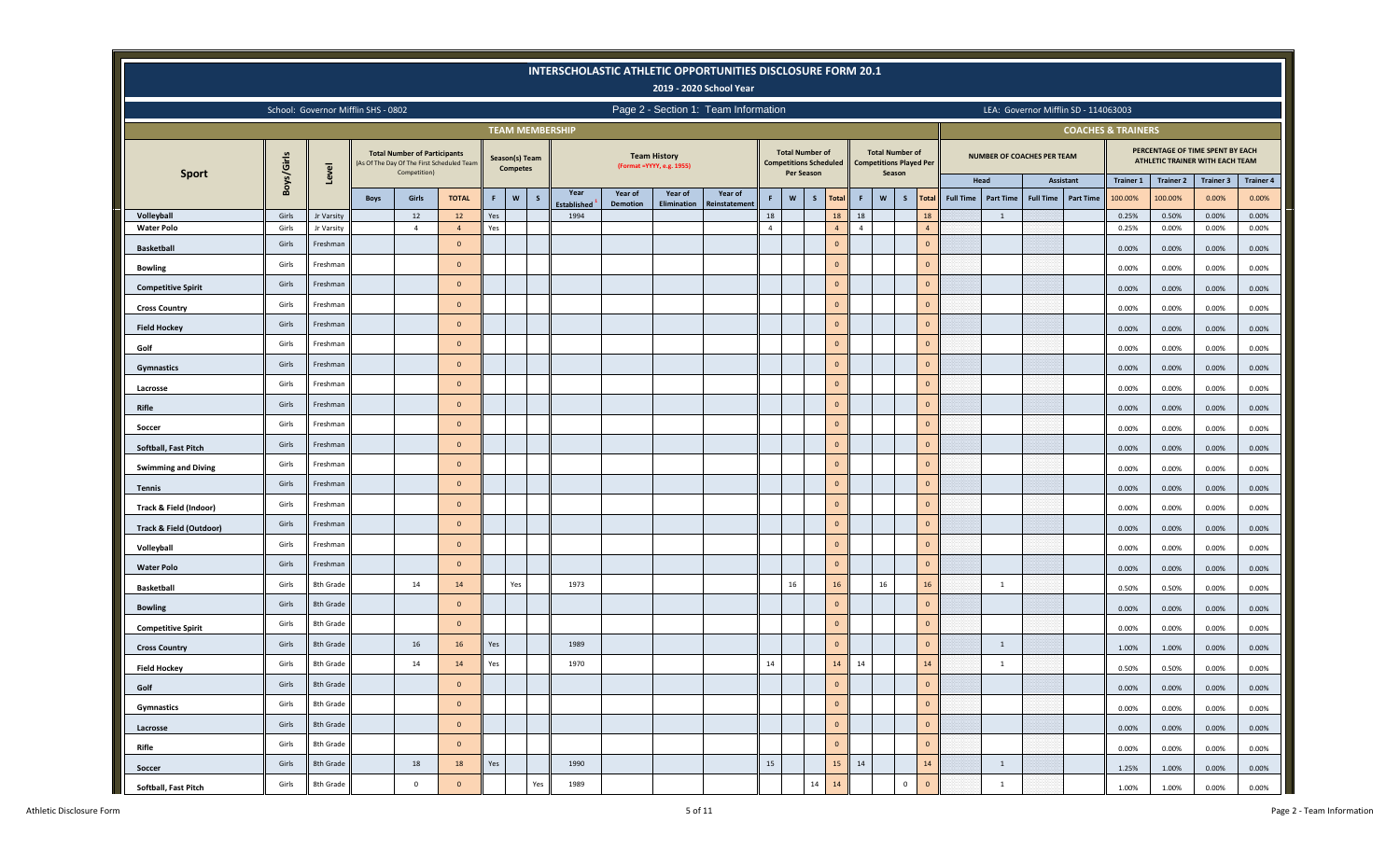|                                                                                                         |                                                                                                                                                                                                                                                                                                                                                                                                                                                               |           |                                     |                                                     |                                            |     |                                   |              |                        |                 |                                                   | INTERSCHOLASTIC ATHLETIC OPPORTUNITIES DISCLOSURE FORM 20.1<br>2019 - 2020 School Year |    |                                      |                               |                |       |                                                                    |              |                         |                  |                                   |                  |                                      |                               |                  |                                                                     |                  |
|---------------------------------------------------------------------------------------------------------|---------------------------------------------------------------------------------------------------------------------------------------------------------------------------------------------------------------------------------------------------------------------------------------------------------------------------------------------------------------------------------------------------------------------------------------------------------------|-----------|-------------------------------------|-----------------------------------------------------|--------------------------------------------|-----|-----------------------------------|--------------|------------------------|-----------------|---------------------------------------------------|----------------------------------------------------------------------------------------|----|--------------------------------------|-------------------------------|----------------|-------|--------------------------------------------------------------------|--------------|-------------------------|------------------|-----------------------------------|------------------|--------------------------------------|-------------------------------|------------------|---------------------------------------------------------------------|------------------|
|                                                                                                         |                                                                                                                                                                                                                                                                                                                                                                                                                                                               |           | School: Governor Mifflin SHS - 0802 |                                                     |                                            |     |                                   |              |                        |                 |                                                   | Page 2 - Section 1: Team Information                                                   |    |                                      |                               |                |       |                                                                    |              |                         |                  |                                   |                  | LEA: Governor Mifflin SD - 114063003 |                               |                  |                                                                     |                  |
|                                                                                                         |                                                                                                                                                                                                                                                                                                                                                                                                                                                               |           |                                     |                                                     |                                            |     |                                   |              | <b>TEAM MEMBERSHIP</b> |                 |                                                   |                                                                                        |    |                                      |                               |                |       |                                                                    |              |                         |                  |                                   |                  |                                      | <b>COACHES &amp; TRAINERS</b> |                  |                                                                     |                  |
| <b>Sport</b>                                                                                            | Boys/Girls                                                                                                                                                                                                                                                                                                                                                                                                                                                    | Level     |                                     | <b>Total Number of Participants</b><br>Competition) | (As Of The Day Of The First Scheduled Team |     | Season(s) Team<br><b>Competes</b> |              |                        |                 | <b>Team History</b><br>(Format = YYYY, e.g. 1955) |                                                                                        |    | <b>Total Number of</b><br>Per Season | <b>Competitions Scheduled</b> |                |       | <b>Total Number of</b><br><b>Competitions Played Per</b><br>Season |              |                         |                  | <b>NUMBER OF COACHES PER TEAM</b> |                  |                                      |                               |                  | PERCENTAGE OF TIME SPENT BY EACH<br>ATHLETIC TRAINER WITH EACH TEAM |                  |
|                                                                                                         |                                                                                                                                                                                                                                                                                                                                                                                                                                                               |           |                                     |                                                     |                                            |     |                                   |              | Year                   | Year of         | Year of                                           | Year of                                                                                |    |                                      |                               |                |       |                                                                    |              |                         |                  | Head                              |                  | Assistant                            | <b>Trainer 1</b>              | <b>Trainer 2</b> | <b>Trainer 3</b>                                                    | <b>Trainer 4</b> |
|                                                                                                         |                                                                                                                                                                                                                                                                                                                                                                                                                                                               |           | <b>Boys</b>                         | Girls                                               | <b>TOTAL</b>                               | F   | $\mathbf{w}$                      | $\mathsf{s}$ | <b>Established</b>     | <b>Demotion</b> | Elimination                                       | Reinstatemen                                                                           |    | $\mathbf{W}$                         | $\mathsf{s}$                  | <b>Total</b>   | F     | $\mathbf{w}$                                                       | S            | <b>Total</b>            | <b>Full Time</b> | <b>Part Time</b>                  | <b>Full Time</b> | <b>Part Time</b>                     | 100.00%                       | 100.00%          | 0.00%                                                               | 0.00%            |
| <b>Swimming and Diving</b>                                                                              | Girls                                                                                                                                                                                                                                                                                                                                                                                                                                                         | 8th Grade |                                     |                                                     | $\Omega$                                   |     |                                   |              |                        |                 |                                                   |                                                                                        |    |                                      |                               | $\mathbf{0}$   |       |                                                                    |              | $\overline{0}$          |                  |                                   |                  |                                      | 0.00%                         | 0.00%            | 0.00%                                                               | 0.00%            |
| Tennis                                                                                                  | Girls                                                                                                                                                                                                                                                                                                                                                                                                                                                         | 8th Grade |                                     |                                                     | $\Omega$                                   |     |                                   |              |                        |                 |                                                   |                                                                                        |    |                                      |                               | $\Omega$       |       |                                                                    |              | $\mathbf{0}$            |                  |                                   |                  |                                      | 0.00%                         | 0.00%            | 0.00%                                                               | 0.00%            |
| Track & Field (Indoor)                                                                                  | Girls                                                                                                                                                                                                                                                                                                                                                                                                                                                         | 8th Grade |                                     |                                                     | $\mathbf{0}$                               |     |                                   |              |                        |                 |                                                   |                                                                                        |    |                                      |                               | $\mathbf{0}$   |       |                                                                    |              | $\mathbf 0$             |                  |                                   |                  |                                      | 0.00%                         | 0.00%            | 0.00%                                                               | 0.00%            |
| Track & Field (Outdoor)                                                                                 | Girls                                                                                                                                                                                                                                                                                                                                                                                                                                                         | 8th Grade |                                     | $\circ$                                             | $\Omega$                                   |     |                                   | Yes          | 1989                   |                 |                                                   |                                                                                        |    |                                      | 8                             | $\mathbf{8}$   |       |                                                                    | $\mathbf{0}$ | $\overline{\mathbf{0}}$ |                  | $\overline{1}$                    |                  | <sup>1</sup>                         | 2.25%                         | 2.25%            | 0.00%                                                               | 0.00%            |
| Volleyball                                                                                              | 15<br>15<br>Girls<br>13<br>15<br>15<br>8th Grade<br>13<br>Yes<br>2000<br>$\overline{1}$<br>0.25%<br>0.00%<br>0.25%<br>Girls<br>8th Grade<br>$\Omega$<br>$\overline{0}$<br>$\Omega$<br>0.00%<br>0.00%<br>0.00%<br>$13\,$<br>Girls<br>15<br>Yes<br>1973<br>13<br>13<br>13<br>7th Grade<br>15<br>$\mathbf{1}$<br><b>Basketball</b><br>0.50%<br>0.50%<br>0.00%<br>$\mathbf{0}$<br>Girls<br>$\overline{0}$<br>7th Grade<br>$\mathbf{0}$<br>0.00%<br>0.00%<br>0.00% |           |                                     |                                                     |                                            |     |                                   |              |                        |                 |                                                   |                                                                                        |    |                                      |                               | 0.00%          |       |                                                                    |              |                         |                  |                                   |                  |                                      |                               |                  |                                                                     |                  |
| <b>Water Polo</b>                                                                                       |                                                                                                                                                                                                                                                                                                                                                                                                                                                               |           |                                     |                                                     |                                            |     |                                   |              |                        |                 |                                                   |                                                                                        |    |                                      |                               | 0.00%          |       |                                                                    |              |                         |                  |                                   |                  |                                      |                               |                  |                                                                     |                  |
|                                                                                                         | $\overline{\mathbf{0}}$<br>Girls<br>7th Grade<br>$\mathbf{0}$<br>$\Omega$<br>0.00%<br>0.00%                                                                                                                                                                                                                                                                                                                                                                   |           |                                     |                                                     |                                            |     |                                   |              |                        |                 |                                                   |                                                                                        |    |                                      |                               |                | 0.00% |                                                                    |              |                         |                  |                                   |                  |                                      |                               |                  |                                                                     |                  |
| <b>Bowling</b>                                                                                          |                                                                                                                                                                                                                                                                                                                                                                                                                                                               |           |                                     |                                                     |                                            |     |                                   |              |                        |                 |                                                   |                                                                                        |    |                                      |                               |                |       |                                                                    |              |                         |                  |                                   |                  |                                      |                               |                  |                                                                     | 0.00%            |
| <b>Competitive Spirit</b>                                                                               |                                                                                                                                                                                                                                                                                                                                                                                                                                                               |           |                                     |                                                     |                                            |     |                                   |              |                        |                 |                                                   |                                                                                        |    |                                      |                               |                |       |                                                                    |              |                         |                  |                                   |                  |                                      |                               |                  | 0.00%                                                               | 0.00%            |
| <b>Cross Country</b>                                                                                    | Girls                                                                                                                                                                                                                                                                                                                                                                                                                                                         | 7th Grade |                                     |                                                     | $\Omega$                                   |     |                                   |              |                        |                 |                                                   |                                                                                        |    |                                      |                               | $\Omega$       |       |                                                                    |              | $\overline{0}$          |                  |                                   |                  |                                      | 0.00%                         | 0.00%            | 0.00%                                                               | 0.00%            |
| <b>Field Hockey</b>                                                                                     | Girls                                                                                                                                                                                                                                                                                                                                                                                                                                                         | 7th Grade |                                     | 11                                                  | 11                                         | Yes |                                   |              | 1970                   |                 |                                                   |                                                                                        | 13 |                                      |                               | 13             | 11    |                                                                    |              | 11                      |                  | $\overline{1}$                    |                  |                                      | 0.50%                         | 0.75%            | 0.00%                                                               | 0.00%            |
| Golf                                                                                                    | Girls                                                                                                                                                                                                                                                                                                                                                                                                                                                         | 7th Grade |                                     |                                                     | $\mathbf{0}$                               |     |                                   |              |                        |                 |                                                   |                                                                                        |    |                                      |                               | $\overline{0}$ |       |                                                                    |              | $\mathbf 0$             |                  |                                   |                  |                                      | 0.00%                         | 0.00%            | 0.00%                                                               | 0.00%            |
| Gymnastics                                                                                              | Girls                                                                                                                                                                                                                                                                                                                                                                                                                                                         | 7th Grade |                                     |                                                     | $\Omega$                                   |     |                                   |              |                        |                 |                                                   |                                                                                        |    |                                      |                               | $\mathbf{0}$   |       |                                                                    |              | $\overline{\mathbf{0}}$ |                  |                                   |                  |                                      | 0.00%                         | 0.00%            | 0.00%                                                               | 0.00%            |
| Lacrosse                                                                                                | Girls                                                                                                                                                                                                                                                                                                                                                                                                                                                         | 7th Grade |                                     |                                                     | $\mathbf{0}$                               |     |                                   |              |                        |                 |                                                   |                                                                                        |    |                                      |                               | $\mathbf{0}$   |       |                                                                    |              | $\mathbf{0}$            |                  |                                   |                  |                                      | 0.00%                         | 0.00%            | 0.00%                                                               | 0.00%            |
| Rifle                                                                                                   | Girls                                                                                                                                                                                                                                                                                                                                                                                                                                                         | 7th Grade |                                     |                                                     | $\Omega$                                   |     |                                   |              |                        |                 |                                                   |                                                                                        |    |                                      |                               | $\Omega$       |       |                                                                    |              | $\overline{0}$          |                  |                                   |                  |                                      | 0.00%                         | 0.00%            | 0.00%                                                               | 0.00%            |
| Soccer                                                                                                  | Girls                                                                                                                                                                                                                                                                                                                                                                                                                                                         | 7th Grade |                                     | 17                                                  | 17                                         | Yes |                                   |              | 1992                   |                 |                                                   |                                                                                        | 14 |                                      |                               | 14             | 13    |                                                                    |              | 13                      |                  | 1                                 |                  |                                      | 1.25%                         | 1.50%            | 0.00%                                                               | 0.00%            |
| Softball, Fast Pitch                                                                                    | Girls                                                                                                                                                                                                                                                                                                                                                                                                                                                         | 7th Grade |                                     |                                                     | $\Omega$                                   |     |                                   |              | 1989                   |                 |                                                   |                                                                                        |    |                                      |                               | $\mathbf{0}$   |       |                                                                    |              | $\overline{0}$          |                  | $\mathbf{1}$                      |                  |                                      | 0.50%                         | 0.50%            | 0.00%                                                               | 0.00%            |
| <b>Swimming and Diving</b>                                                                              | Girls                                                                                                                                                                                                                                                                                                                                                                                                                                                         | 7th Grade |                                     |                                                     | $\Omega$                                   |     |                                   |              |                        |                 |                                                   |                                                                                        |    |                                      |                               | $\Omega$       |       |                                                                    |              | $\Omega$                |                  |                                   |                  |                                      | 0.00%                         | 0.00%            | 0.00%                                                               | 0.00%            |
| <b>Tennis</b>                                                                                           | Girls                                                                                                                                                                                                                                                                                                                                                                                                                                                         | 7th Grade |                                     |                                                     | $\mathbf{0}$                               |     |                                   |              |                        |                 |                                                   |                                                                                        |    |                                      |                               | $\mathbf{0}$   |       |                                                                    |              | $\mathbf 0$             |                  |                                   |                  |                                      | 0.00%                         | 0.00%            | 0.00%                                                               | 0.00%            |
| Track & Field (Indoor)                                                                                  | Girls                                                                                                                                                                                                                                                                                                                                                                                                                                                         | 7th Grade |                                     |                                                     | $\mathbf{0}$                               |     |                                   |              |                        |                 |                                                   |                                                                                        |    |                                      |                               | $\Omega$       |       |                                                                    |              | $\overline{\mathbf{0}}$ |                  |                                   |                  |                                      | 0.00%                         | 0.00%            | 0.00%                                                               | 0.00%            |
| <b>Track &amp; Field (Outdoor)</b>                                                                      | Girls                                                                                                                                                                                                                                                                                                                                                                                                                                                         | 7th Grade |                                     |                                                     | $\mathbf{0}$                               |     |                                   |              |                        |                 |                                                   |                                                                                        |    |                                      |                               | $\mathbf{0}$   |       |                                                                    |              | $\overline{0}$          |                  |                                   |                  |                                      | 0.00%                         | 0.00%            | 0.00%                                                               | 0.00%            |
| Volleyball                                                                                              | Girls                                                                                                                                                                                                                                                                                                                                                                                                                                                         | 7th Grade |                                     | 13                                                  | 13                                         | Yes |                                   |              | 2000                   |                 |                                                   |                                                                                        | 14 |                                      |                               | 14             | 14    |                                                                    |              | 14                      |                  | 1                                 |                  |                                      | 0.50%                         | 0.50%            | 0.00%                                                               | 0.00%            |
| <b>Water Polo</b>                                                                                       | Girls                                                                                                                                                                                                                                                                                                                                                                                                                                                         | 7th Grade |                                     |                                                     | $\mathbf{0}$                               |     |                                   |              |                        |                 |                                                   |                                                                                        |    |                                      |                               | $\Omega$       |       |                                                                    |              | $\mathbf{0}$            |                  |                                   |                  |                                      | 0.00%                         | 0.00%            | 0.00%                                                               | 0.00%            |
| <sup>1</sup> For initial submission and for interscholastic athletic teams that were newly established. |                                                                                                                                                                                                                                                                                                                                                                                                                                                               |           |                                     |                                                     |                                            |     |                                   |              |                        |                 |                                                   |                                                                                        |    |                                      |                               |                |       |                                                                    |              |                         |                  |                                   |                  |                                      |                               |                  |                                                                     |                  |
|                                                                                                         |                                                                                                                                                                                                                                                                                                                                                                                                                                                               |           |                                     |                                                     |                                            |     |                                   |              |                        |                 |                                                   |                                                                                        |    |                                      |                               |                |       |                                                                    |              |                         |                  |                                   |                  |                                      |                               |                  |                                                                     |                  |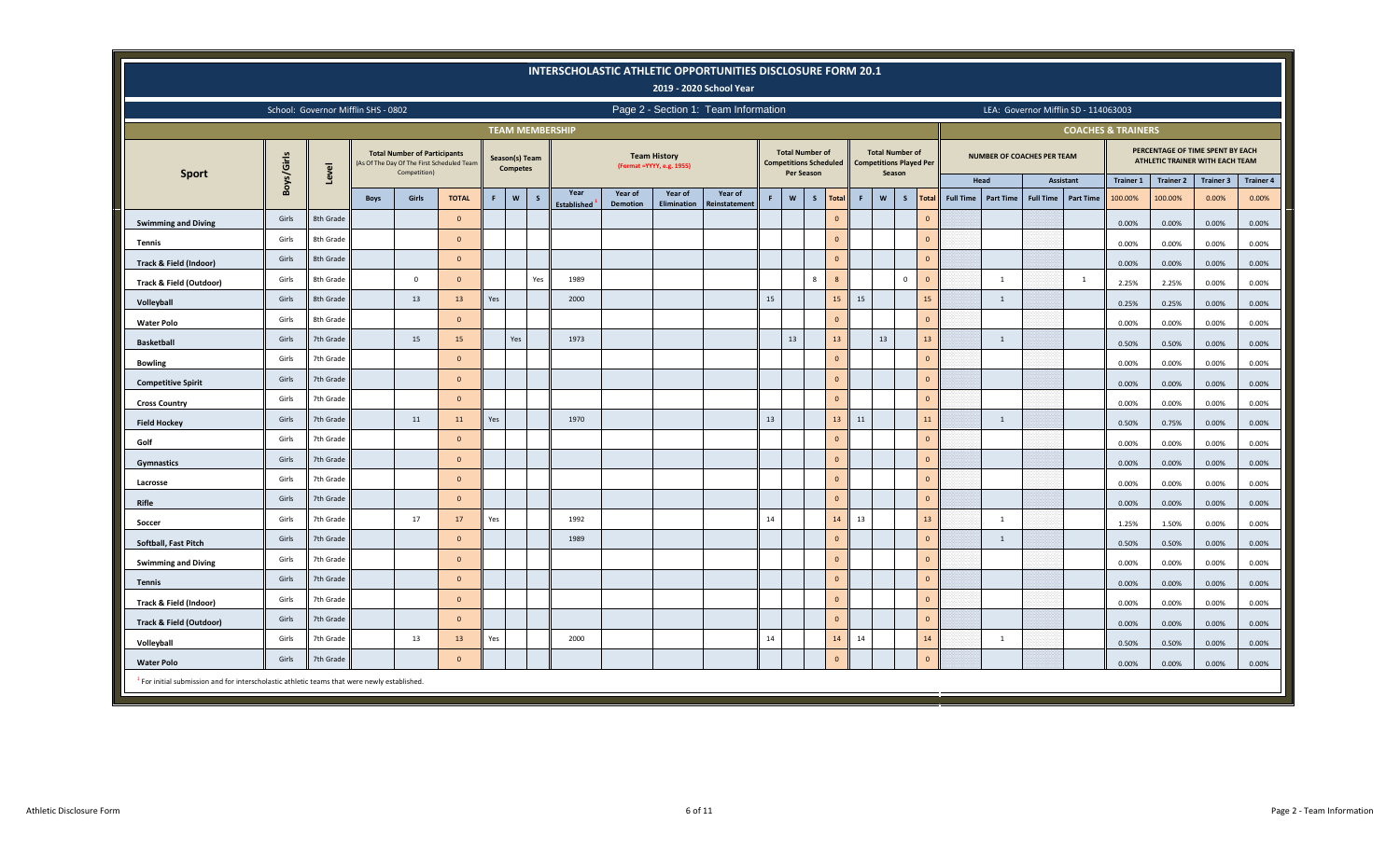|                                                              |              |                                     |                           |                        |                       |                                  |                   | 2019 - 2020 School Year                    | INTERSCHOLASTIC ATHLETIC OPPORTUNITIES DISCLOSURE FORM 20.1 |                                                            |                           |                                                                                            |                                                                                                   |                                           |
|--------------------------------------------------------------|--------------|-------------------------------------|---------------------------|------------------------|-----------------------|----------------------------------|-------------------|--------------------------------------------|-------------------------------------------------------------|------------------------------------------------------------|---------------------------|--------------------------------------------------------------------------------------------|---------------------------------------------------------------------------------------------------|-------------------------------------------|
|                                                              |              | School: Governor Mifflin SHS - 0802 |                           |                        |                       |                                  |                   | Page 3 - Section 1: Financial Information  |                                                             |                                                            |                           |                                                                                            | LEA: Governor Mifflin SD - 114063003                                                              |                                           |
|                                                              |              |                                     |                           |                        |                       |                                  |                   | <b>ATHLETIC EXPENDITURES</b>               |                                                             |                                                            |                           |                                                                                            |                                                                                                   |                                           |
|                                                              |              |                                     |                           |                        |                       |                                  |                   | SCHOOL'S ANNUAL EXPENDITURES FOR EACH TEAM |                                                             |                                                            |                           |                                                                                            | NON-SCHOOL (BOOSTER CLUBS, ALUMNI & OTHER                                                         |                                           |
| <b>Team</b>                                                  | Boys/Girls   | Level                               | ŝ                         | Travel                 | Uniforms <sup>2</sup> | <b>Supplies and</b><br>Equipment | <b>Facilities</b> | Other                                      |                                                             | <b>Coaching Staff Compensation</b><br>per Sport per Season |                           | otal Compensatio<br><b>For All Athletic</b><br><b>Trainers Per</b><br><b>Academic Year</b> | <b>NON-SCHOOL) CONTRIBUTIONS &amp; PURCHASES</b><br>List total value of contributions<br>per team | List total value of purchases<br>per team |
|                                                              |              |                                     | <b>Totals</b>             | \$44,338.60            | \$59,570.19           | \$74,242.17                      | \$0.00            | \$100,690.92                               | Fall<br>\$171,175.61                                        | Winter<br>\$123,011.14                                     | Spring<br>\$143,636.42    | \$208,823.68                                                                               | \$63,670.16                                                                                       | \$0.00                                    |
| <b>Baseball</b>                                              | Boys         | Varsity                             | \$13,630.74               |                        |                       | \$1,949.75                       |                   | \$153.84                                   |                                                             |                                                            | \$11,527.15               |                                                                                            | \$1,547.00                                                                                        | \$0.00                                    |
| <b>Basketball</b>                                            | Boys         | Varsity                             | \$20,990.07               | \$1,222.43             |                       | \$469.64                         |                   | \$6,097.51                                 |                                                             | \$13,200.49                                                |                           |                                                                                            | \$1,479.02                                                                                        | \$0.00                                    |
| <b>Bowling</b><br><b>Cross Country</b>                       | Boys<br>Boys | Varsity<br>Varsity                  | \$5,564.29<br>\$6,141.99  | \$1,368.93             | \$4,630.79            | \$959.69                         |                   | \$641.60<br>\$551.51                       |                                                             | \$3,553.76                                                 |                           |                                                                                            | \$675.00<br>\$1,338.87                                                                            | \$0.00<br>\$0.00                          |
| Football                                                     | Boys         | Varsity                             | \$74,367.24               | \$1,745.02             | \$11,465.76           | \$11,600.39                      |                   | \$17,365.94                                | \$32,190.13                                                 |                                                            |                           |                                                                                            | \$16,705.00                                                                                       | \$0.00                                    |
| Golf                                                         | Boys         | Varsity                             | \$7,162.18                |                        |                       | \$1,655.60                       |                   | \$2,102.82                                 | \$3,403.76                                                  |                                                            |                           |                                                                                            | \$219.89                                                                                          | \$0.00                                    |
| Lacrosse                                                     | Boys         | Varsity                             | \$17,787.38               |                        | \$5,288.63            | \$728.03                         |                   | \$1,323.80                                 |                                                             |                                                            | \$10,446.92               |                                                                                            | \$1,400.00                                                                                        | \$0.00                                    |
| Rifle<br>Soccer                                              | Boys<br>Boys | Varsity<br>Varsity                  | \$2,801.29<br>\$13,070.09 | \$190.68<br>\$1,262.68 |                       | \$1,196.93<br>\$1,627.60         |                   | \$216.25<br>\$3,372.62                     | \$6,807.19                                                  | \$1,197.43                                                 |                           |                                                                                            | \$0.00<br>\$1,433.98                                                                              | \$0.00<br>\$0.00                          |
| <b>Swimming and Diving</b>                                   | Boys         | Varsity                             | \$13,912.21               | \$715.65               | \$506.18              |                                  |                   |                                            |                                                             | \$12,690.38                                                |                           |                                                                                            | \$4,337.50                                                                                        | \$0.00                                    |
| <b>Tennis</b>                                                | Boys         | Varsity                             | \$7,062.07                |                        |                       | \$1,834.15                       |                   |                                            |                                                             |                                                            | \$5,227.92                |                                                                                            | \$300.00                                                                                          | \$0.00                                    |
| Track & Field (Indoor)                                       | Boys         | Varsity                             | \$5,390.45                | \$130.45               |                       |                                  |                   | \$1,010.00                                 |                                                             | \$4,250.00                                                 |                           |                                                                                            | \$0.00                                                                                            | \$0.00                                    |
| <b>Track &amp; Field (Outdoor)</b><br>Volleyball             | Boys<br>Boys | Varsity<br>Varsity                  | \$19,242.84<br>\$7,324.29 |                        | \$340.00              | \$1,801.50<br>\$616.62           |                   | \$160.00<br>\$794.09                       |                                                             |                                                            | \$16,941.34<br>\$5,913.58 |                                                                                            | \$320.00<br>\$0.00                                                                                | \$0.00<br>\$0.00                          |
| <b>Water Polo</b>                                            | Boys         | Varsity                             | \$9,108.14                | \$1,029.30             | \$102.12              | \$232.15                         |                   | \$1,664.53                                 | \$6,080.04                                                  |                                                            |                           |                                                                                            | \$1,077.38                                                                                        | \$0.00                                    |
| Wrestling                                                    | Boys         | Varsity                             | \$19,130.54               | \$1,368.62             |                       | \$388.47                         |                   | \$3,380.86                                 |                                                             | \$13,992.59                                                |                           |                                                                                            | \$3,545.00                                                                                        | \$0.00                                    |
| <b>Baseball</b>                                              | Boys         | Jr Varsity                          | \$6,067.62                |                        |                       | \$1,669.94                       |                   |                                            |                                                             |                                                            | \$4,397.68                |                                                                                            | \$0.00                                                                                            | \$0.00                                    |
| <b>Basketball</b><br><b>Bowling</b>                          | Boys<br>Boys | <b>Jr Varsity</b><br>Jr Varsity     | \$9,367.97<br>\$476.00    | \$1,222.42             |                       | \$480.41                         |                   | \$2,960.02<br>\$476.00                     |                                                             | \$4,705.12                                                 |                           |                                                                                            | \$0.00<br>\$0.00                                                                                  | \$0.00<br>\$0.00                          |
| <b>Cross Country</b>                                         | Boys         | Jr Varsity                          | \$1,687.61                | \$1,687.61             |                       |                                  |                   |                                            |                                                             |                                                            |                           |                                                                                            | \$0.00                                                                                            | \$0.00                                    |
| Football                                                     | Boys         | Jr Varsity                          | \$40,595.74               | \$1,252.23             | \$11,465.74           | \$10,323.84                      |                   | \$5,576.77                                 | \$11,977.16                                                 |                                                            |                           |                                                                                            | \$0.00                                                                                            | \$0.00                                    |
| Golf                                                         | Boys         | Ir Varsity                          | \$2,523.55                |                        |                       | \$477.55                         |                   | \$1,046.00                                 | \$1,000.00                                                  |                                                            |                           |                                                                                            | \$0.00                                                                                            | \$0.00                                    |
| Lacrosse<br>Rifle                                            | Boys<br>Boys | Jr Varsity<br>Jr Varsity            | \$9,706.27<br>\$0.00      |                        | \$5,288.63            | \$710.39                         |                   | \$439.80                                   |                                                             |                                                            | \$3,267.45                |                                                                                            | \$0.00<br>\$0.00                                                                                  | \$0.00<br>\$0.00                          |
| Soccer                                                       | Boys         | Jr Varsity                          | \$8,024.48                | \$1,262.68             |                       | \$1,467.51                       |                   | \$946.60                                   | \$4,347.69                                                  |                                                            |                           |                                                                                            | \$0.00                                                                                            | \$0.00                                    |
| <b>Swimming and Diving</b>                                   | Boys         | <b>Jr Varsity</b>                   | \$3,652.08                |                        |                       |                                  |                   | \$3,652.08                                 |                                                             |                                                            |                           |                                                                                            | \$0.00                                                                                            | \$0.00                                    |
| <b>Tennis</b>                                                | Boys         | Jr Varsity                          | \$1,670.95                |                        |                       | \$670.95                         |                   |                                            |                                                             |                                                            | \$1,000.00                |                                                                                            | \$0.00                                                                                            | \$0.00                                    |
| Track & Field (Indoor)<br><b>Track &amp; Field (Outdoor)</b> | Boys<br>Boys | Jr Varsity<br>Jr Varsity            | \$0.00<br>\$0.00          |                        |                       |                                  |                   |                                            |                                                             |                                                            |                           |                                                                                            | \$0.00<br>\$0.00                                                                                  | \$0.00<br>\$0.00                          |
| Volleyball                                                   | Boys         | Jr Varsity                          | \$4,255.33                |                        |                       | \$492.18                         |                   | \$115.00                                   |                                                             |                                                            | \$3,648.15                |                                                                                            | \$0.00                                                                                            | \$0.00                                    |
| <b>Water Polo</b>                                            | Boys         | Jr Varsity                          | \$715.04                  |                        | \$496.00              | \$219.04                         |                   |                                            |                                                             |                                                            |                           |                                                                                            | \$0.00                                                                                            | \$0.00                                    |
| Wrestling<br><b>Baseball</b>                                 | Boys<br>Boys | Jr Varsity<br>Freshman              | \$6,378.12<br>\$0.00      | \$1,368.62             |                       | \$261.06                         |                   | \$827.50                                   |                                                             | \$3,920.94                                                 |                           |                                                                                            | \$0.00<br>\$0.00                                                                                  | \$0.00<br>\$0.00                          |
| <b>Basketball</b>                                            | Boys         | Freshman                            | \$5,993.87                | \$932.64               |                       | \$366.60                         |                   | \$918.91                                   |                                                             | \$3,775.72                                                 |                           |                                                                                            | \$0.00                                                                                            | \$0.00                                    |
| <b>Bowling</b>                                               | Boys         | Freshman                            | \$0.00                    |                        |                       |                                  |                   |                                            |                                                             |                                                            |                           |                                                                                            | \$0.00                                                                                            | \$0.00                                    |
| <b>Cross Country</b>                                         | Boys         | Freshmar                            | \$0.00                    |                        |                       |                                  |                   |                                            |                                                             |                                                            |                           |                                                                                            | \$0.00                                                                                            | \$0.00                                    |
| Football<br>Golf                                             | Boys<br>Boys | Ereshman<br>Freshman                | \$17,284.23<br>\$0.00     | \$957.59               |                       | \$3,507.36                       |                   | \$5,399.04                                 | \$7,420.24                                                  |                                                            |                           |                                                                                            | \$0.00<br>\$0.00                                                                                  | \$0.00<br>\$0.00                          |
| Lacrosse                                                     | Boys         | Freshman                            | \$0.00                    |                        |                       |                                  |                   |                                            |                                                             |                                                            |                           |                                                                                            | \$0.00                                                                                            | \$0.00                                    |
| Rifle                                                        | Boys         | Freshman                            | \$0.00                    |                        |                       |                                  |                   |                                            |                                                             |                                                            |                           |                                                                                            | \$0.00                                                                                            | \$0.00                                    |
| Soccer                                                       | Boys         | Freshman                            | \$0.00                    |                        |                       |                                  |                   |                                            |                                                             |                                                            |                           |                                                                                            | \$0.00                                                                                            | \$0.00                                    |
| Swimming and Diving<br><b>Tennis</b>                         | Boys<br>Boys | Freshman<br>Freshman                | \$0.00<br>\$0.00          |                        |                       |                                  |                   |                                            |                                                             |                                                            |                           |                                                                                            | \$0.00<br>\$0.00                                                                                  | \$0.00<br>\$0.00                          |
| Track & Field (Indoor)                                       | Boys         | Freshman                            | \$0.00                    |                        |                       |                                  |                   |                                            |                                                             |                                                            |                           |                                                                                            | \$0.00                                                                                            | \$0.00                                    |
| <b>Track &amp; Field (Outdoor)</b>                           | Boys         | Freshman                            | \$0.00                    |                        |                       |                                  |                   |                                            |                                                             |                                                            |                           |                                                                                            | \$0.00                                                                                            | \$0.00                                    |
| Volleyball                                                   | Boys         | Freshman                            | \$0.00                    |                        |                       |                                  |                   |                                            |                                                             |                                                            |                           |                                                                                            | \$0.00                                                                                            | \$0.00                                    |
| <b>Water Polo</b><br>Wrestling                               | Boys<br>Boys | Freshman<br>Freshman                | \$0.00<br>\$0.00          |                        |                       |                                  |                   |                                            |                                                             |                                                            |                           |                                                                                            | \$0.00<br>\$0.00                                                                                  | \$0.00<br>\$0.00                          |
| <b>Baseball</b>                                              | Boys         | 8th Grade                           | \$6,480.10                |                        |                       | \$1,251.54                       |                   |                                            |                                                             |                                                            | \$5,228.56                |                                                                                            | \$0.00                                                                                            | \$0.00                                    |
| <b>Basketball</b>                                            | Boys         | 8th Grade                           | \$4,166.62                | \$463.65               |                       | \$366.60                         |                   | \$504.58                                   |                                                             | \$2,831.79                                                 |                           |                                                                                            | \$0.00                                                                                            | \$0.00                                    |
| <b>Bowling</b>                                               | Boys         | 8th Grade                           | \$0.00                    |                        |                       |                                  |                   |                                            |                                                             |                                                            |                           |                                                                                            | \$0.00                                                                                            | \$0.00                                    |
| <b>Cross Country</b><br>Football                             | Boys<br>Boys | <b>8th Grade</b><br>8th Grade       | \$3,460.53<br>\$16,725.73 | \$556.13<br>\$590.63   |                       | \$3,602.11                       |                   | \$4,953.51                                 | \$2,904.40<br>\$7,579.48                                    |                                                            |                           |                                                                                            | \$0.00<br>\$0.00                                                                                  | \$0.00<br>\$0.00                          |
| Golf                                                         | Boys         | 8th Grade                           | \$0.00                    |                        |                       |                                  |                   |                                            |                                                             |                                                            |                           |                                                                                            | \$0.00                                                                                            | \$0.00                                    |
| Lacrosse                                                     | Boys         | 8th Grade                           | \$0.00                    |                        |                       |                                  |                   |                                            |                                                             |                                                            |                           |                                                                                            | \$0.00                                                                                            | \$0.00                                    |
| Rifle                                                        | Boys         | 8th Grade                           | \$0.00                    |                        |                       |                                  |                   |                                            |                                                             |                                                            |                           |                                                                                            | \$0.00                                                                                            | \$0.00                                    |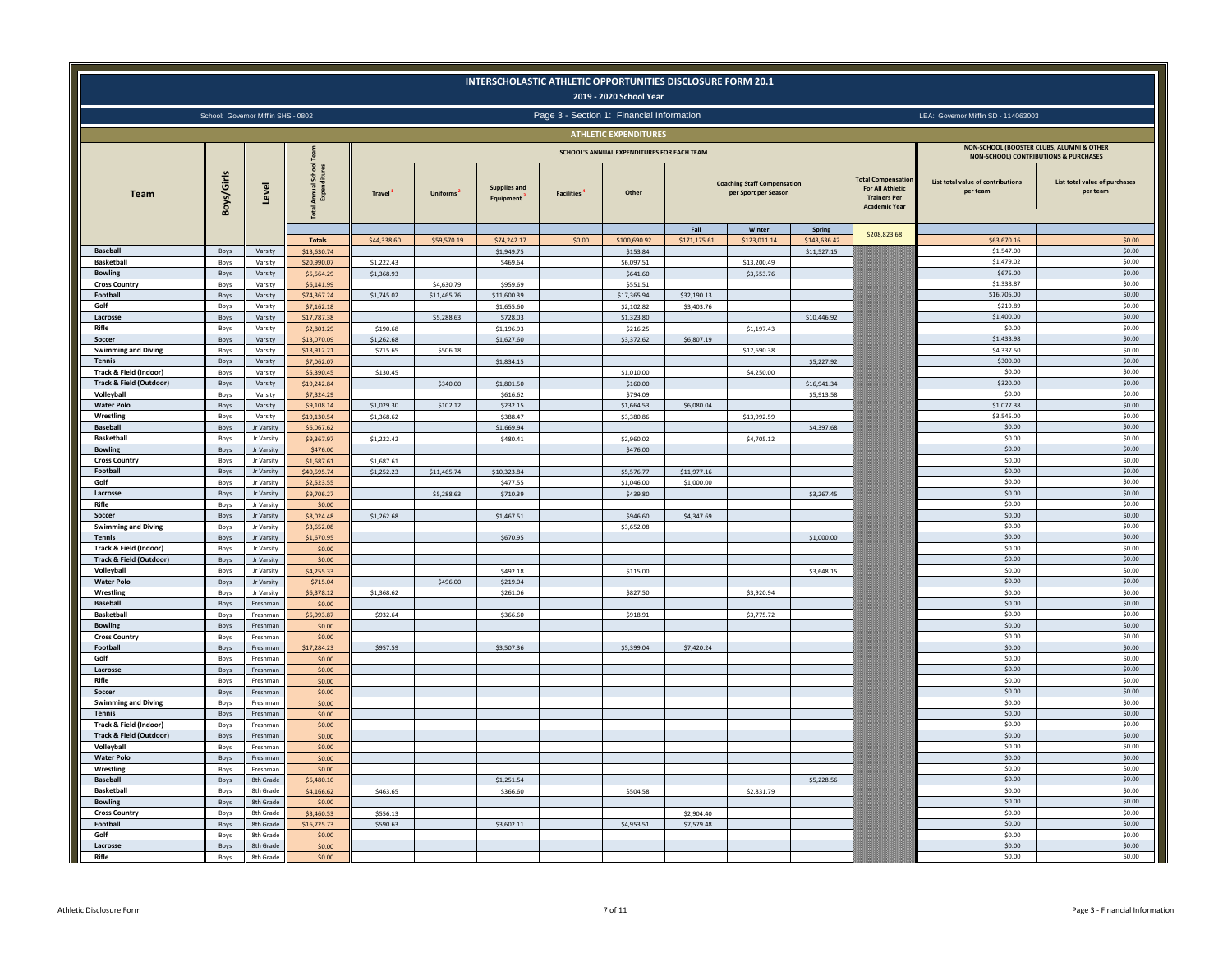|                                                              |                |                                     |                           |                          |                 |                                  | INTERSCHOLASTIC ATHLETIC OPPORTUNITIES DISCLOSURE FORM 20.1 | 2019 - 2020 School Year                    |                      |                                                            |                        |                                                                                             |                                                                                               |                                           |
|--------------------------------------------------------------|----------------|-------------------------------------|---------------------------|--------------------------|-----------------|----------------------------------|-------------------------------------------------------------|--------------------------------------------|----------------------|------------------------------------------------------------|------------------------|---------------------------------------------------------------------------------------------|-----------------------------------------------------------------------------------------------|-------------------------------------------|
|                                                              |                | School: Governor Mifflin SHS - 0802 |                           |                          |                 |                                  | Page 3 - Section 1: Financial Information                   |                                            |                      |                                                            |                        |                                                                                             | LEA: Governor Mifflin SD - 114063003                                                          |                                           |
|                                                              |                |                                     |                           |                          |                 |                                  |                                                             | <b>ATHLETIC EXPENDITURES</b>               |                      |                                                            |                        |                                                                                             |                                                                                               |                                           |
|                                                              |                |                                     |                           |                          |                 |                                  |                                                             | SCHOOL'S ANNUAL EXPENDITURES FOR EACH TEAM |                      |                                                            |                        |                                                                                             | NON-SCHOOL (BOOSTER CLUBS, ALUMNI & OTHER<br><b>NON-SCHOOL) CONTRIBUTIONS &amp; PURCHASES</b> |                                           |
| <b>Team</b>                                                  | Boys/Girls     | Level                               |                           | <b>Travel</b>            | <b>Uniforms</b> | <b>Supplies and</b><br>Equipment | <b>Facilities</b>                                           | Other                                      |                      | <b>Coaching Staff Compensation</b><br>per Sport per Season |                        | otal Compensation<br><b>For All Athletic</b><br><b>Trainers Per</b><br><b>Academic Year</b> | List total value of contributions<br>per team                                                 | List total value of purchases<br>per team |
|                                                              |                |                                     | <b>Totals</b>             | \$44,338.60              | \$59,570.19     | \$74,242.17                      | \$0.00                                                      | \$100,690.92                               | Fall<br>\$171,175.61 | Winter<br>\$123,011.14                                     | Spring<br>\$143,636.42 | \$208,823.68                                                                                | \$63,670.16                                                                                   | \$0.00                                    |
| Soccer                                                       | Boys           | 8th Grade                           | \$5,136.00                | \$598.98                 |                 | \$308.55                         |                                                             | \$743.19                                   | \$3,485.28           |                                                            |                        |                                                                                             | \$0.00                                                                                        | \$0.00                                    |
| <b>Swimming and Diving</b>                                   | Boys           | 8th Grade                           | \$0.00                    |                          |                 |                                  |                                                             |                                            |                      |                                                            |                        |                                                                                             | \$0.00                                                                                        | \$0.00                                    |
| <b>Tennis</b><br>Track & Field (Indoor)                      | Boys<br>Boys   | 8th Grade<br>8th Grad               | \$0.00<br>\$0.00          |                          |                 |                                  |                                                             |                                            |                      |                                                            |                        |                                                                                             | \$0.00<br>\$0.00                                                                              | \$0.00<br>\$0.00                          |
| <b>Track &amp; Field (Outdoor)</b>                           | Boys           | 8th Grade                           | \$8,169.67                |                          |                 | \$988.41                         |                                                             |                                            |                      |                                                            | \$7,181.26             |                                                                                             | \$0.00                                                                                        | \$0.00                                    |
| Volleybal                                                    | Boys           | 8th Grade                           | \$0.00                    |                          |                 |                                  |                                                             |                                            |                      |                                                            |                        |                                                                                             | \$0.00                                                                                        | \$0.00                                    |
| <b>Water Polo</b>                                            | Boys           | 8th Grade                           | \$1,190.85<br>\$4,105.94  | \$545.85                 |                 | \$365.25                         |                                                             | \$1,190.85                                 |                      |                                                            |                        |                                                                                             | \$0.00<br>\$0.00                                                                              | \$0.00<br>\$0.00                          |
| Wrestling<br><b>Baseball</b>                                 | Boys<br>Boys   | 8th Grad<br>7th Grade               | \$6,267,83                |                          |                 | \$1,039.27                       |                                                             |                                            |                      | \$3,194.84                                                 | \$5,228.56             |                                                                                             | \$0.00                                                                                        | \$0.00                                    |
| <b>Basketball</b>                                            | Boys           | 7th Grade                           | \$3,948.78                | \$463.64                 |                 | \$366.60                         |                                                             | \$504.58                                   |                      | \$2,613.96                                                 |                        |                                                                                             | \$0.00                                                                                        | \$0.00                                    |
| <b>Bowling</b>                                               | Boys           | 7th Grade                           | \$0.00                    |                          |                 |                                  |                                                             |                                            |                      |                                                            |                        |                                                                                             | \$0.00                                                                                        | \$0.00                                    |
| <b>Cross Country</b>                                         | Boys           | 7th Grade                           | \$0.00                    |                          |                 |                                  |                                                             |                                            |                      |                                                            |                        |                                                                                             | \$0.00                                                                                        | \$0.00                                    |
| Football<br>Golf                                             | Boys<br>Boys   | 7th Grade<br>7th Grade              | \$0.00<br>\$0.00          |                          |                 |                                  |                                                             |                                            |                      |                                                            |                        |                                                                                             | \$0.00<br>\$0.00                                                                              | \$0.00<br>\$0.00                          |
| Lacrosse                                                     | Boys           | 7th Grade                           | \$0.00                    |                          |                 |                                  |                                                             |                                            |                      |                                                            |                        |                                                                                             | \$0.00                                                                                        | \$0.00                                    |
| Rifle                                                        | Boys           | 7th Grade                           | \$0.00                    |                          |                 |                                  |                                                             |                                            |                      |                                                            |                        |                                                                                             | \$0.00                                                                                        | \$0.00                                    |
| Soccer                                                       | Boys           | 7th Grade                           | \$3,410.33                | \$598.99                 |                 | \$63.87                          |                                                             | \$569.19                                   | \$2,178.28           |                                                            |                        |                                                                                             | \$0.00                                                                                        | \$0.00                                    |
| <b>Swimming and Diving</b>                                   | Boys           | 7th Grade                           | \$0.00                    |                          |                 |                                  |                                                             |                                            |                      |                                                            |                        |                                                                                             | \$0.00                                                                                        | \$0.00                                    |
| <b>Tennis</b><br><b>Track &amp; Field (Indoor)</b>           | Boys<br>Boys   | 7th Grade<br>7th Grade              | \$0.00<br>\$0.00          |                          |                 |                                  |                                                             |                                            |                      |                                                            |                        |                                                                                             | \$0.00<br>\$0.00                                                                              | \$0.00<br>\$0.00                          |
| <b>Track &amp; Field (Outdoor)</b>                           | Boys           | 7th Grade                           | \$0.00                    |                          |                 |                                  |                                                             |                                            |                      |                                                            |                        |                                                                                             | \$0.00                                                                                        | \$0.00                                    |
| Volleyball                                                   | Boys           | 7th Grade                           | \$0.00                    |                          |                 |                                  |                                                             |                                            |                      |                                                            |                        |                                                                                             | \$0.00                                                                                        | \$0.00                                    |
| <b>Water Polo</b>                                            | Boys           | 7th Grade                           | \$0.00                    |                          |                 |                                  |                                                             |                                            |                      |                                                            |                        |                                                                                             | \$0.00                                                                                        | \$0.00                                    |
| Wrestling                                                    | Boys           | 7th Grade                           | \$3,930.53                | \$545.58                 |                 | \$346.80                         |                                                             | \$859.85                                   |                      | \$2,178.30                                                 |                        |                                                                                             | \$0.00                                                                                        | \$0.00                                    |
| <b>Basketball</b><br><b>Bowling</b>                          | Girls<br>Girls | Varsity<br>Varsity                  | \$19,770.05<br>\$4,551.88 | \$1,844.08<br>\$1,368.93 |                 | \$676.45                         |                                                             | \$3,306.93<br>\$641.60                     |                      | \$13,942.59<br>\$2,541.35                                  |                        |                                                                                             | \$1,764.13<br>\$675.00                                                                        | \$0.00<br>\$0.00                          |
| <b>Competitive Spirit</b>                                    | Girls          | Varsity                             | \$6,382.80                | \$674.04                 |                 | \$1,533.45                       |                                                             | \$199.91                                   |                      | \$3,975.40                                                 |                        |                                                                                             | \$0.00                                                                                        | \$0.00                                    |
| <b>Cross Country</b>                                         | Girls          | Varsity                             | \$17,060.70               | \$1,687.61               | \$4,969.69      | \$115.24                         |                                                             | \$826.43                                   | \$9,461.73           |                                                            |                        |                                                                                             | \$3,963.74                                                                                    | \$0.00                                    |
| <b>Field Hockey</b>                                          | Girls          | Varsity                             | \$15,240.36               | \$913.94                 |                 | \$107.06                         |                                                             | \$3,817.97                                 | \$10,401.39          |                                                            |                        |                                                                                             | \$6,406.00                                                                                    | \$0.00                                    |
| Golf                                                         | Girls          | Varsity                             | \$0.00                    |                          |                 |                                  |                                                             |                                            |                      |                                                            |                        |                                                                                             | \$0.00                                                                                        | \$0.00                                    |
| <b>Gymnastics</b><br>Lacrosse                                | Girls<br>Girls | Varsity<br>Varsity                  | \$0.00<br>\$18,386.41     |                          | \$4,581.30      | \$1,243.95                       |                                                             | \$884.00                                   |                      |                                                            | \$11,677.16            |                                                                                             | \$0.00<br>\$2,359.92                                                                          | \$0.00<br>\$0.00                          |
| Rifle                                                        | Girls          | Varsity                             | \$2,801.28                | \$190.68                 |                 | \$1,196.93                       |                                                             | \$216.25                                   |                      | \$1,197.42                                                 |                        |                                                                                             | \$0.00                                                                                        | \$0.00                                    |
| Soccer                                                       | Girls          | Varsity                             | \$15,986.30               | \$1,609.98               |                 | \$940.31                         |                                                             | \$2,689.08                                 | \$10,746.93          |                                                            |                        |                                                                                             | \$7,100.00                                                                                    | \$0.00                                    |
| Softball, Fast Pitch                                         | Girls          | Varsity                             | \$13,417.70               |                          |                 | \$1,890.55                       |                                                             |                                            |                      |                                                            | \$11,527.15            |                                                                                             | \$0.00                                                                                        | \$0.00                                    |
| <b>Swimming and Diving</b><br><b>Tennis</b>                  | Girls<br>Girls | Varsity                             | \$18,368.87               | \$715.64                 | \$794.82        | \$30.95                          |                                                             | \$4,137.08                                 |                      | \$12,690.38                                                |                        |                                                                                             | \$4,337.50<br>\$525.85                                                                        | \$0.00<br>\$0.00                          |
| Track & Field (Indoor)                                       | Girls          | Varsity<br>Varsity                  | \$6,396.58<br>\$5,280,44  | \$130.44                 |                 | \$333,00                         |                                                             | \$900.00                                   | \$6,063.58           | \$4,250.00                                                 |                        |                                                                                             | \$0.00                                                                                        | \$0.00                                    |
| <b>Track &amp; Field (Outdoor)</b>                           | Girls          | Varsity                             | \$18,638.94               |                          |                 | \$1,537.60                       |                                                             | \$160.00                                   |                      |                                                            | \$16,941.34            |                                                                                             | \$320.00                                                                                      | \$0.00                                    |
| Volleyball                                                   | Girls          | Varsity                             | \$11.037.47               | \$1.811.53               |                 | \$550.84                         |                                                             | \$2,911.52                                 | \$5,763.58           |                                                            |                        |                                                                                             | \$762.00                                                                                      | \$0.00                                    |
| <b>Water Polo</b>                                            | Girls          | Varsity                             | \$9,440.74                | \$1,029.30               | \$153.38        | \$440.49                         |                                                             | \$1,737.53                                 | \$6,080.04           |                                                            |                        |                                                                                             | \$1,077.38                                                                                    | \$0.00                                    |
| <b>Basketball</b>                                            | Girl:          | Jr Varsity                          | 8.070.66                  | \$1,844.08               |                 | \$140.65                         |                                                             | \$1,184.76<br>\$476.00                     |                      | \$4,901.17                                                 |                        |                                                                                             | \$0.00<br>\$0.00                                                                              | \$0.00<br>\$0.00                          |
| <b>Bowling</b><br><b>Competitive Spirit</b>                  | Girls<br>Girls | Jr Varsity<br>Jr Varsity            | \$476.00<br>\$0.00        |                          |                 |                                  |                                                             |                                            |                      |                                                            |                        |                                                                                             | \$0.00                                                                                        | \$0.00                                    |
| <b>Cross Country</b>                                         | Girls          | Jr Varsity                          | \$0.00                    |                          |                 |                                  |                                                             |                                            |                      |                                                            |                        |                                                                                             | \$0.00                                                                                        | \$0.00                                    |
| <b>Field Hockey</b>                                          | Girls          | Jr Varsity                          | \$5,147.94                | \$913.94                 |                 | \$107.06                         |                                                             | \$206.00                                   | \$3,920.94           |                                                            |                        |                                                                                             | \$0.00                                                                                        | \$0.00                                    |
| Golf                                                         | Girls          | Jr Varsity                          | \$0.00                    |                          |                 |                                  |                                                             |                                            |                      |                                                            |                        |                                                                                             | \$0.00                                                                                        | \$0.00                                    |
| Gymnastics<br>Lacrosse                                       | Girls<br>Girls | Jr Varsity<br>Jr Varsity            | \$0.00<br>\$9,031.66      |                          | \$4,581.30      | \$856.16                         |                                                             |                                            |                      |                                                            | \$3,594.20             |                                                                                             | \$0.00<br>\$0.00                                                                              | \$0.00<br>\$0.00                          |
| Rifle                                                        | Girls          | Jr Varsity                          | \$0.00                    |                          |                 |                                  |                                                             |                                            |                      |                                                            |                        |                                                                                             | \$0.00                                                                                        | \$0.00                                    |
| Soccer                                                       | Girls          | Jr Varsity                          | \$6,674.39                | \$1,609.97               |                 | \$742.44                         |                                                             | \$727.78                                   | \$3,594.20           |                                                            |                        |                                                                                             | \$0.00                                                                                        | \$0.00                                    |
| Softball, Fast Pitch                                         | Girls          | Jr Varsity                          | \$5,706.57                |                          |                 | \$1,785.63                       |                                                             |                                            |                      |                                                            | \$3,920.94             |                                                                                             | \$0.00                                                                                        | \$0.00                                    |
| <b>Swimming and Diving</b>                                   | Girls          | Jr Varsity                          | \$0.00                    |                          |                 |                                  |                                                             |                                            |                      |                                                            |                        |                                                                                             | \$0.00                                                                                        | \$0.00                                    |
| Tennis                                                       | Girls          | Jr Varsity                          | \$1,333.00                |                          |                 | \$333.00                         |                                                             |                                            | \$1,000.00           |                                                            |                        |                                                                                             | \$0.00<br>\$0.00                                                                              | \$0.00<br>\$0.00                          |
| Track & Field (Indoor)<br><b>Track &amp; Field (Outdoor)</b> | Girls<br>Girls | Jr Varsity<br>Jr Varsity            | \$0.00<br>\$0.00          |                          |                 |                                  |                                                             |                                            |                      |                                                            |                        |                                                                                             | \$0.00                                                                                        | \$0.00                                    |
| Volleyball                                                   | Girls          | Jr Varsity                          | \$5,244.08                | \$1,211.54               |                 | \$468.30                         |                                                             | \$296.79                                   | \$3,267.45           |                                                            |                        |                                                                                             | \$0.00                                                                                        | \$0.00                                    |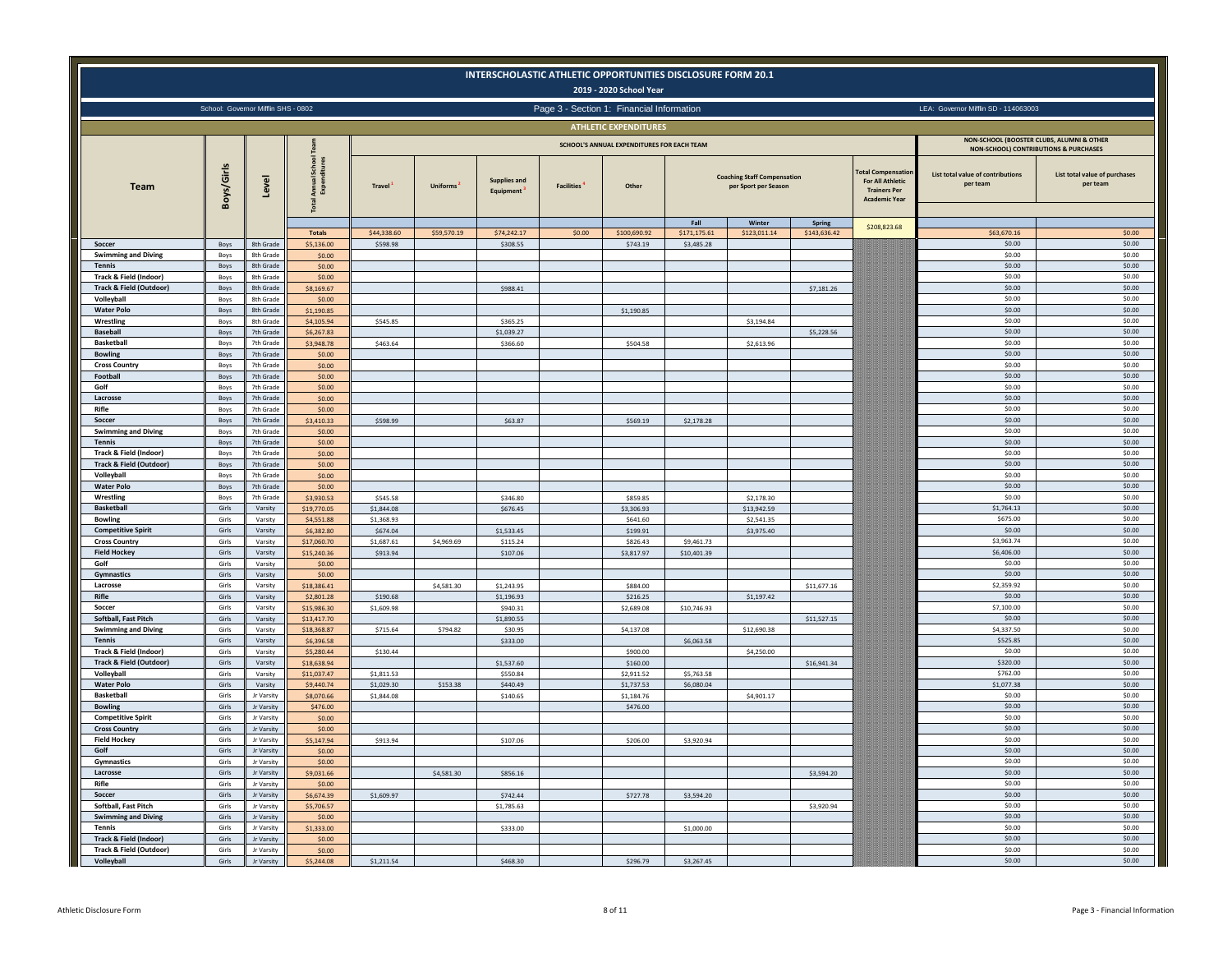|                                                   |                |                                     |                             |               |                         |                                  |                   | 2019 - 2020 School Year                    | INTERSCHOLASTIC ATHLETIC OPPORTUNITIES DISCLOSURE FORM 20.1 |                                                            |              |                                                                                                    |                                               |                                           |
|---------------------------------------------------|----------------|-------------------------------------|-----------------------------|---------------|-------------------------|----------------------------------|-------------------|--------------------------------------------|-------------------------------------------------------------|------------------------------------------------------------|--------------|----------------------------------------------------------------------------------------------------|-----------------------------------------------|-------------------------------------------|
|                                                   |                | School: Governor Mifflin SHS - 0802 |                             |               |                         |                                  |                   | Page 3 - Section 1: Financial Information  |                                                             |                                                            |              |                                                                                                    | LEA: Governor Mifflin SD - 114063003          |                                           |
|                                                   |                |                                     |                             |               |                         |                                  |                   | <b>ATHLETIC EXPENDITURES</b>               |                                                             |                                                            |              |                                                                                                    |                                               |                                           |
|                                                   |                |                                     |                             |               |                         |                                  |                   | SCHOOL'S ANNUAL EXPENDITURES FOR EACH TEAM |                                                             |                                                            |              |                                                                                                    |                                               | NON-SCHOOL (BOOSTER CLUBS, ALUMNI & OTHER |
|                                                   |                |                                     |                             |               |                         |                                  |                   |                                            |                                                             |                                                            |              |                                                                                                    |                                               | NON-SCHOOL) CONTRIBUTIONS & PURCHASES     |
| <b>Team</b>                                       | Boys/Girls     | Level                               |                             | <b>Travel</b> | Uniforms                | <b>Supplies and</b><br>Equipment | <b>Facilities</b> | Other                                      |                                                             | <b>Coaching Staff Compensation</b><br>per Sport per Season |              | <b>Fotal Compensatio</b><br><b>For All Athletic</b><br><b>Trainers Per</b><br><b>Academic Year</b> | List total value of contributions<br>per team | List total value of purchases<br>per team |
|                                                   |                |                                     |                             |               |                         |                                  |                   |                                            | Fall                                                        | Winter                                                     | Spring       | \$208,823.68                                                                                       |                                               |                                           |
| <b>Water Polo</b>                                 | Girls          | Jr Varsity                          | <b>Totals</b><br>\$1,102.86 | \$44,338.60   | \$59,570.19<br>\$675.50 | \$74,242.17<br>\$427.36          | \$0.00            | \$100,690.92                               | \$171,175.61                                                | \$123,011.14                                               | \$143,636.42 |                                                                                                    | \$63,670.16<br>\$0.00                         | \$0.00<br>\$0.00                          |
| <b>Basketball</b>                                 | Girls          | Ereshman                            | \$0.00                      |               |                         |                                  |                   |                                            |                                                             |                                                            |              |                                                                                                    | \$0.00                                        | \$0.00                                    |
| <b>Bowling</b>                                    | Girls          | Freshman                            | \$0.00                      |               |                         |                                  |                   |                                            |                                                             |                                                            |              |                                                                                                    | \$0.00                                        | \$0.00                                    |
| <b>Competitive Spirit</b>                         | Girls          | Freshmar                            | \$0.00                      |               |                         |                                  |                   |                                            |                                                             |                                                            |              |                                                                                                    | \$0.00                                        | \$0.00                                    |
| <b>Cross Country</b>                              | Girls          | Freshma                             | \$0.00                      |               |                         |                                  |                   |                                            |                                                             |                                                            |              |                                                                                                    | \$0.00<br>\$0.00                              | \$0.00<br>\$0.00                          |
| <b>Field Hockey</b><br>Golf                       | Girls<br>Girls | Freshmar<br>Freshmar                | \$0.00<br>\$0.00            |               |                         |                                  |                   |                                            |                                                             |                                                            |              |                                                                                                    | \$0.00                                        | \$0.00                                    |
| Gymnastics                                        | Girls          | Freshman                            | \$0.00                      |               |                         |                                  |                   |                                            |                                                             |                                                            |              |                                                                                                    | \$0.00                                        | \$0.00                                    |
| Lacrosse                                          | Girls          | Freshman                            | \$0.00                      |               |                         |                                  |                   |                                            |                                                             |                                                            |              |                                                                                                    | \$0.00                                        | \$0.00                                    |
| Rifle                                             | Girls          | Freshma                             | \$0.00                      |               |                         |                                  |                   |                                            |                                                             |                                                            |              |                                                                                                    | \$0.00                                        | \$0.00                                    |
| Soccer<br>Softball, Fast Pitch                    | Girls<br>Girls | Freshma<br>Freshmar                 | \$0.00                      |               |                         |                                  |                   |                                            |                                                             |                                                            |              |                                                                                                    | \$0.00                                        | \$0.00                                    |
| <b>Swimming and Diving</b>                        | Girls          | Freshman                            | \$0.00<br>\$0.00            |               |                         |                                  |                   |                                            |                                                             |                                                            |              |                                                                                                    | \$0.00<br>\$0.00                              | \$0.00<br>\$0.00                          |
| <b>Tennis</b>                                     | Girls          | Freshman                            | \$0.00                      |               |                         |                                  |                   |                                            |                                                             |                                                            |              |                                                                                                    | \$0.00                                        | \$0.00                                    |
| <b>Track &amp; Field (Indoor)</b>                 | Girls          | Freshmar                            | \$0.00                      |               |                         |                                  |                   |                                            |                                                             |                                                            |              |                                                                                                    | \$0.00                                        | \$0.00                                    |
| <b>Track &amp; Field (Outdoor)</b>                | Girls          | Freshman                            | \$0.00                      |               |                         |                                  |                   |                                            |                                                             |                                                            |              |                                                                                                    | \$0.00                                        | \$0.00                                    |
| Volleyball                                        | Girls          | Freshman                            | \$0.00                      |               |                         |                                  |                   |                                            |                                                             |                                                            |              |                                                                                                    | \$0.00                                        | \$0.00                                    |
| <b>Water Polo</b><br><b>Basketball</b>            | Girls<br>Girls | Freshmar<br>8th Grade               | \$0.00                      |               |                         |                                  |                   |                                            |                                                             |                                                            |              |                                                                                                    | \$0.00<br>\$0.00                              | \$0.00<br>\$0.00                          |
| <b>Bowling</b>                                    | Girls          | 8th Grade                           | \$5,688.06<br>\$2,115.18    | \$568.94      | \$2,115.18              | \$326.52                         |                   | \$616.88                                   |                                                             | \$4,175.72                                                 |              |                                                                                                    | \$0.00                                        | \$0.00                                    |
| <b>Competitive Spirit</b>                         | Girls          | 8th Grade                           | \$0.00                      |               |                         |                                  |                   |                                            |                                                             |                                                            |              |                                                                                                    | \$0.00                                        | \$0.00                                    |
| <b>Cross Country</b>                              | Girls          | 8th Grade                           | \$3,015.95                  | \$556.13      |                         |                                  |                   |                                            | \$2,459.82                                                  |                                                            |              |                                                                                                    | \$0.00                                        | \$0.00                                    |
| <b>Field Hockey</b>                               | Girls          | 8th Grade                           | \$5,682.79                  | \$548.32      |                         | \$431.78                         |                   | \$826.97                                   | \$3,875.72                                                  |                                                            |              |                                                                                                    | \$0.00                                        | \$0.00                                    |
| Golf                                              | Girls          | 8th Grade<br>8th Grade              | \$0.00                      |               |                         |                                  |                   |                                            |                                                             |                                                            |              |                                                                                                    | \$0.00<br>\$0.00                              | \$0.00<br>\$0.00                          |
| Gymnastics<br>Lacrosse                            | Girls<br>Girls | 8th Grade                           | \$0.00<br>\$0.00            |               |                         |                                  |                   |                                            |                                                             |                                                            |              |                                                                                                    | \$0.00                                        | \$0.00                                    |
| Rifle                                             | Girls          | 8th Grade                           | \$0.00                      |               |                         |                                  |                   |                                            |                                                             |                                                            |              |                                                                                                    | \$0.00                                        | \$0.00                                    |
| Soccer                                            | Girls          | 8th Grade                           | \$5,155.76                  | \$452.76      |                         | \$357.57                         |                   | \$469.71                                   | \$3,875.72                                                  |                                                            |              |                                                                                                    | \$0.00                                        | \$0.00                                    |
| Softball, Fast Pitch                              | Girls          | 8th Grade                           | \$4,554.56                  |               |                         | \$161.66                         |                   |                                            |                                                             |                                                            | \$4,392.90   |                                                                                                    | \$0.00                                        | \$0.00                                    |
| <b>Swimming and Diving</b>                        | Girls          | 8th Grade                           | \$0.00                      |               |                         |                                  |                   |                                            |                                                             |                                                            |              |                                                                                                    | \$0.00<br>\$0.00                              | \$0.00<br>\$0.00                          |
| <b>Tennis</b><br>Track & Field (Indoor)           | Girls<br>Girls | 8th Grade<br>8th Grade              | \$0.00<br>\$0.00            |               |                         |                                  |                   |                                            |                                                             |                                                            |              |                                                                                                    | \$0.00                                        | \$0.00                                    |
| Track & Field (Outdoor)                           | Girls          | 8th Grade                           | \$8,559.45                  |               |                         | \$1,378.19                       |                   |                                            |                                                             |                                                            | \$7,181.26   |                                                                                                    | \$0.00                                        | \$0.00                                    |
| Volleyball                                        | Girls          | 8th Grade                           | \$5,555.05                  | \$502.86      |                         | \$453.81                         |                   | \$822.66                                   | \$3,775.72                                                  |                                                            |              |                                                                                                    | \$0.00                                        | \$0.00                                    |
| <b>Water Polo</b>                                 | Girls          | 8th Grade                           | \$0.00                      |               |                         |                                  |                   |                                            |                                                             |                                                            |              |                                                                                                    | \$0.00                                        | \$0.00                                    |
| <b>Basketball</b>                                 | Girls          | 7th Grade                           | \$6,628.69                  | \$568.94      | \$2,115.17              | \$95.91                          |                   | \$616.88                                   |                                                             | \$3,231.79                                                 |              |                                                                                                    | \$0.00                                        | \$0.00                                    |
| <b>Bowling</b>                                    | Girls          | 7th Grade                           | \$0.00                      |               |                         |                                  |                   |                                            |                                                             |                                                            |              |                                                                                                    | \$0.00                                        | \$0.00                                    |
| <b>Competitive Spirit</b><br><b>Cross Country</b> | Girls<br>Girls | 7th Grade<br>7th Grade              | \$0.00<br>\$0.00            |               |                         |                                  |                   |                                            |                                                             |                                                            |              |                                                                                                    | \$0.00<br>\$0.00                              | \$0.00<br>\$0.00                          |
| <b>Field Hockey</b>                               | Girls          | 7th Grade                           | \$3,949.95                  | \$548.33      |                         | \$423.51                         |                   | \$581.98                                   | \$2,396.13                                                  |                                                            |              |                                                                                                    | \$0.00                                        | \$0.00                                    |
| Golf                                              | Girls          | 7th Grade                           | \$0.00                      |               |                         |                                  |                   |                                            |                                                             |                                                            |              |                                                                                                    | \$0.00                                        | \$0.00                                    |
| Gymnastics                                        | Girls          | 7th Grade                           | \$0.00                      |               |                         |                                  |                   |                                            |                                                             |                                                            |              |                                                                                                    | \$0.00                                        | \$0.00                                    |
| Lacrosse                                          | Girls          | 7th Grade                           | \$0.00                      |               |                         |                                  |                   |                                            |                                                             |                                                            |              |                                                                                                    | \$0.00                                        | \$0.00                                    |
| Rifle<br>Soccer                                   | Girls<br>Girls | 7th Grade<br>7th Grade              | \$0.00<br>\$4,002.92        | \$452.76      |                         | \$357.57                         |                   | \$469.71                                   | \$2,722.88                                                  |                                                            |              |                                                                                                    | \$0.00<br>\$0.00                              | \$0.00<br>\$0.00                          |
| Softball, Fast Pitch                              | Girls          | 7th Grade                           | \$4,434.47                  |               |                         | \$41.57                          |                   |                                            |                                                             |                                                            | \$4,392.90   |                                                                                                    | \$0.00                                        | \$0.00                                    |
| <b>Swimming and Diving</b>                        | Girls          | 7th Grade                           | \$0.00                      |               |                         |                                  |                   |                                            |                                                             |                                                            |              |                                                                                                    | \$0.00                                        | \$0.00                                    |
| <b>Tennis</b>                                     | Girls          | 7th Grade                           | \$0.00                      |               |                         |                                  |                   |                                            |                                                             |                                                            |              |                                                                                                    | \$0.00                                        | \$0.00                                    |
| <b>Track &amp; Field (Indoor)</b>                 | Girls          | 7th Grade                           | \$0.00                      |               |                         |                                  |                   |                                            |                                                             |                                                            |              |                                                                                                    | \$0.00                                        | \$0.00                                    |
| <b>Track &amp; Field (Outdoor)</b>                | Girls          | 7th Grade                           | \$0.00                      |               |                         |                                  |                   |                                            |                                                             |                                                            |              |                                                                                                    | \$0.00                                        | \$0.00                                    |
| Volleyball                                        | Girls          | 7th Grade                           | \$3,696.96                  | \$502.86      |                         | \$350.31                         |                   | \$447.66                                   | \$2,396.13                                                  |                                                            |              |                                                                                                    | \$0.00                                        | \$0.00                                    |
| <b>Water Polo</b>                                 | Girls          | 7th Grade                           | \$0.00                      |               |                         |                                  |                   |                                            |                                                             |                                                            |              |                                                                                                    | \$0.00                                        | \$0.00                                    |

**1 Travel (transportation, housing furnished during travel & per diem dining allowances).**

**2 Purchase and/or Replacement of Athletic Uniforms (clothing for practice & competition).**

**3 Purchase and/or Replacement of Equipment and Supplies.**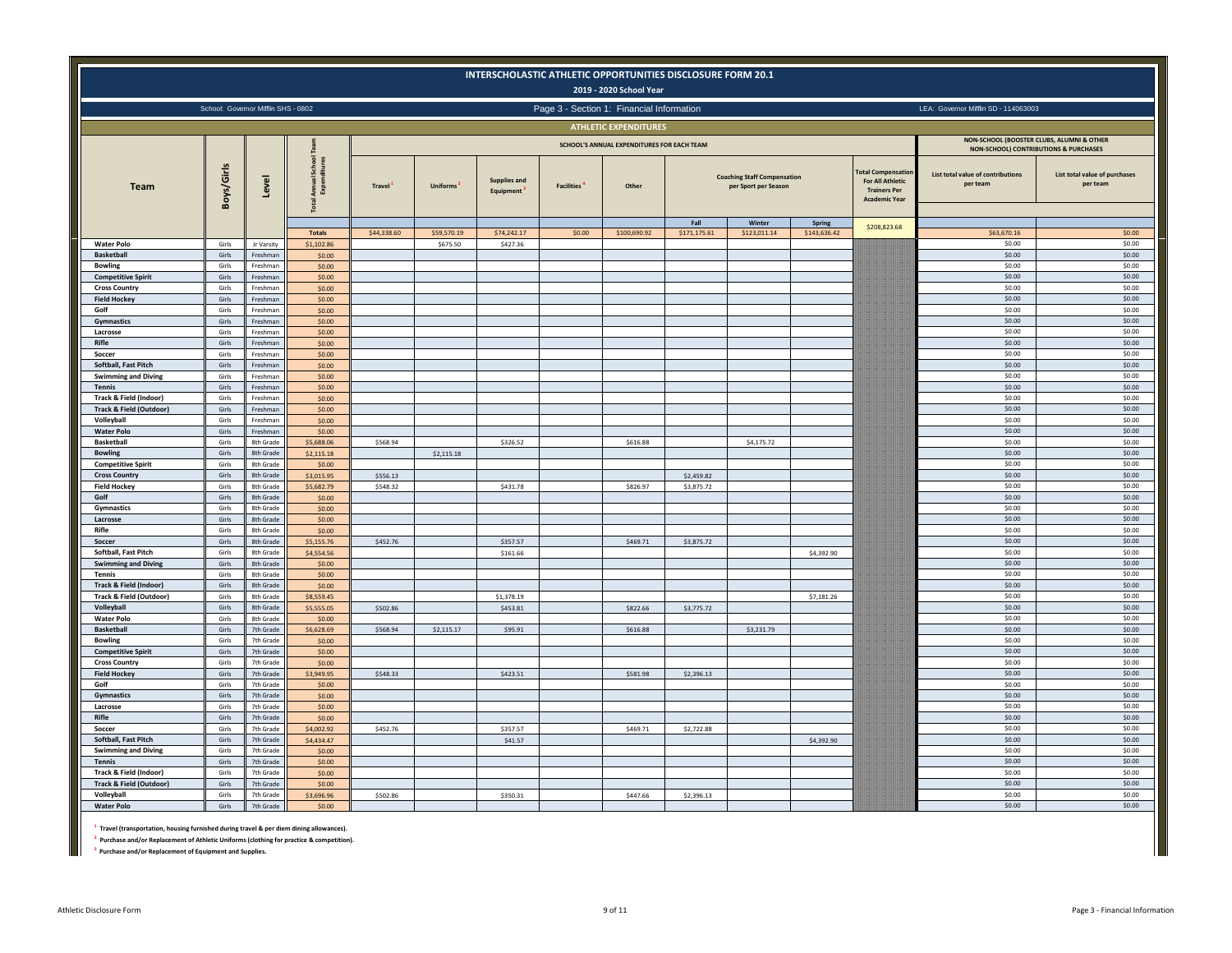|                                                                                                                                                                                                                                                                                                                              |                                     |                     |                                     |                     |                       |                                               |                                           | 2019 - 2020 School Year                    | INTERSCHOLASTIC ATHLETIC OPPORTUNITIES DISCLOSURE FORM 20.1 |                                                            |                        |                                                                                                     |                                                                                    |                                           |
|------------------------------------------------------------------------------------------------------------------------------------------------------------------------------------------------------------------------------------------------------------------------------------------------------------------------------|-------------------------------------|---------------------|-------------------------------------|---------------------|-----------------------|-----------------------------------------------|-------------------------------------------|--------------------------------------------|-------------------------------------------------------------|------------------------------------------------------------|------------------------|-----------------------------------------------------------------------------------------------------|------------------------------------------------------------------------------------|-------------------------------------------|
|                                                                                                                                                                                                                                                                                                                              | School: Governor Mifflin SHS - 0802 |                     |                                     |                     |                       |                                               | Page 3 - Section 1: Financial Information |                                            |                                                             |                                                            |                        |                                                                                                     | LEA: Governor Mifflin SD - 114063003                                               |                                           |
|                                                                                                                                                                                                                                                                                                                              |                                     |                     |                                     |                     |                       |                                               |                                           | <b>ATHLETIC EXPENDITURES</b>               |                                                             |                                                            |                        |                                                                                                     |                                                                                    |                                           |
|                                                                                                                                                                                                                                                                                                                              |                                     |                     |                                     |                     |                       |                                               |                                           | SCHOOL'S ANNUAL EXPENDITURES FOR EACH TEAM |                                                             |                                                            |                        |                                                                                                     | NON-SCHOOL (BOOSTER CLUBS, ALUMNI & OTHER<br>NON-SCHOOL) CONTRIBUTIONS & PURCHASES |                                           |
| Team                                                                                                                                                                                                                                                                                                                         | Boys/Girls                          | $\overline{\omega}$ | School<br>ditures<br>$\overline{a}$ | Travel <sup>1</sup> | Uniforms <sup>2</sup> | <b>Supplies and</b><br>Equipment <sup>3</sup> | <b>Facilities</b>                         | Other                                      |                                                             | <b>Coaching Staff Compensation</b><br>per Sport per Season |                        | <b>Total Compensation</b><br><b>For All Athletic</b><br><b>Trainers Per</b><br><b>Academic Year</b> | List total value of contributions<br>per team                                      | List total value of purchases<br>per team |
|                                                                                                                                                                                                                                                                                                                              |                                     |                     |                                     |                     |                       |                                               |                                           |                                            | Fall                                                        | Winter                                                     |                        |                                                                                                     |                                                                                    |                                           |
|                                                                                                                                                                                                                                                                                                                              |                                     |                     | <b>Totals</b>                       | \$44,338.60         | \$59,570.19           | \$74,242.17                                   | \$0.00                                    | \$100,690.92                               | \$171,175.61                                                | \$123,011.14                                               | Spring<br>\$143,636.42 | \$208,823.68                                                                                        | \$63,670.16                                                                        | \$0.00                                    |
| Expenditures for Construction, Renovation, Maintenance, Rental, Expansion and Repair of Athletic Facilities.<br>Note: For a facility shared by multiple teams, calculate per team cost by dividing<br>total facility expenditures by number of teams using facility or by using<br>the percentage of time used by each team. |                                     |                     |                                     |                     |                       |                                               |                                           |                                            |                                                             |                                                            |                        |                                                                                                     |                                                                                    |                                           |